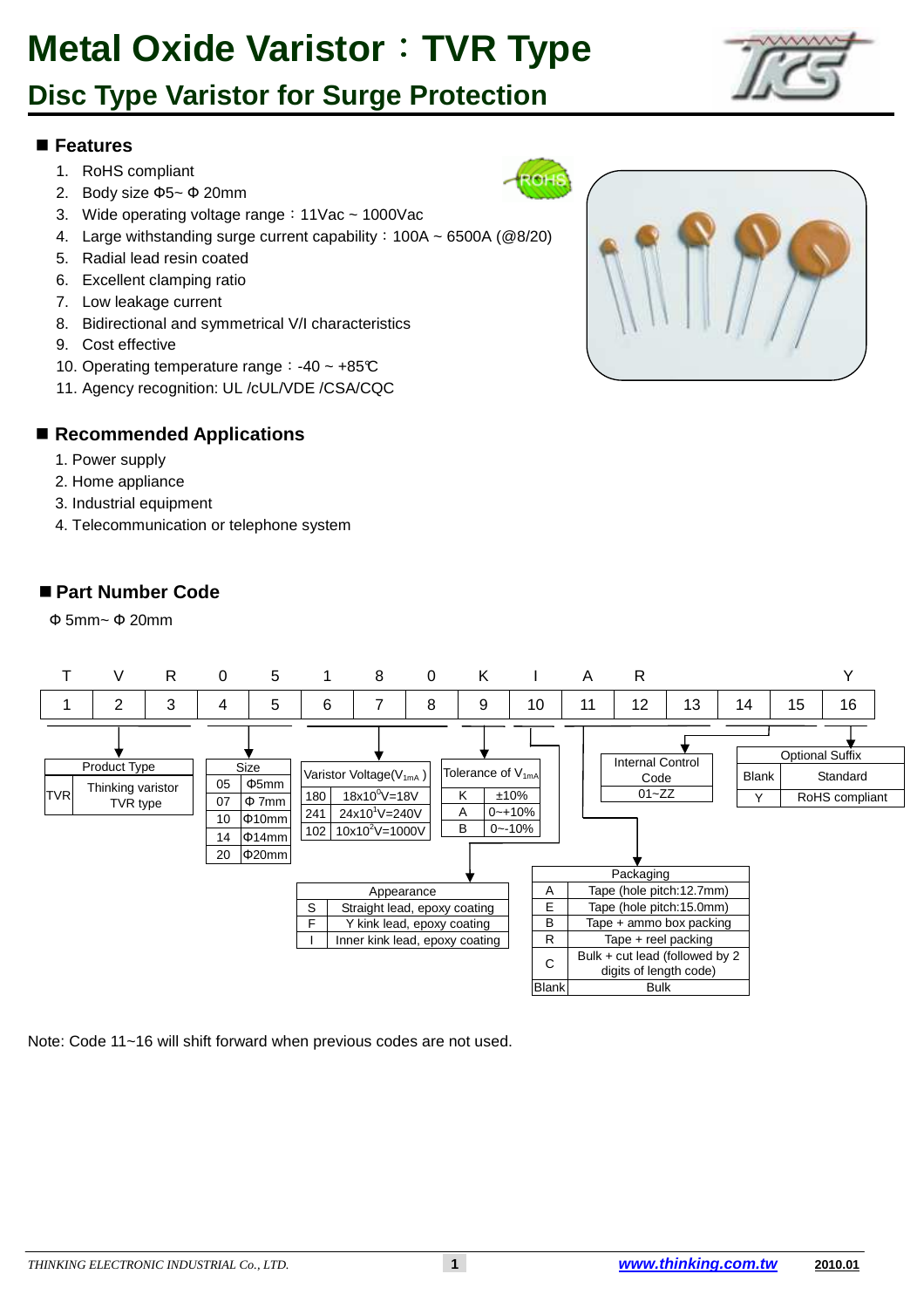

### **Disc Type Varistor for Surge Protection**

A

#### **Structure and Dimensions**

• S Type (Straight lead)

| P |  |
|---|--|
| d |  |

|           |        |        |              |           |        | (Unit : mm)     |
|-----------|--------|--------|--------------|-----------|--------|-----------------|
| Disc Size | D max. | L min. | d            | Р.        | A max. | T max.          |
| 05        | 7.5    | 26.5   | $0.6 + 0.02$ | 5±1       | 10     |                 |
| 07        | 9.5    | 26.5   | $0.6 + 0.02$ | 5±1       | 12     | Show on the     |
| 10        | 12.5   | 26.5   | $0.8 + 0.02$ | $7.5 + 1$ | 15.5   | Electrical      |
| 14        | 17     | 26.5   | $0.8 + 0.02$ | $7.5 + 1$ | 20     | Characteristics |
| 20        | 23.5   | 22.5   | $1.0 + 0.02$ | 10±1      | 26.5   |                 |

#### • F Type (Y kink lead)



|                    |      |        |                |           |        | (Unit : mm)     |
|--------------------|------|--------|----------------|-----------|--------|-----------------|
| Disc Size   D max. |      | C min. | d              | P         | A max. | T max.          |
| 05                 | 7.5  | 25     | $0.6 + 0.02$   | 5±1       | 12.5   |                 |
| 07                 | 9.5  | 25     | $0.6 \pm 0.02$ | 5±1       | 14.5   | Show on the     |
| 10                 | 12.5 | 25     | $0.8 + 0.02$   | $7.5 + 1$ | 19     | Electrical      |
| 14                 | 17   | 25     | $0.8 + 0.02$   | $7.5 + 1$ | 22.5   | Characteristics |
| 20                 | 23.5 | 20     | $1.0 + 0.02$   | 10±1      | 29.5   |                 |

#### **•** I Type (Inner kink lead)

|         |   |           |        |        |              |           |        | (Unit :mm)      |
|---------|---|-----------|--------|--------|--------------|-----------|--------|-----------------|
|         |   | Disc Size | D max. | C min. | d            | P         | A max. | T max.          |
|         |   | 05        | 7.5    | 25     | $0.6 + 0.02$ | 5±1       | 12.5   |                 |
|         | A | 07        | 9.5    | 25     | $0.6 + 0.02$ | 5±1       | 14.5   | Show on the     |
|         |   | 10        | 12.5   | 25     | $0.8 + 0.02$ | $7.5 + 1$ | 20     | Electrical      |
|         |   | 14        | 17     | 25     | $0.8 + 0.02$ | $7.5 + 1$ | 22.5   | Characteristics |
|         | C | 20        | 23.5   | 20     | $1.0 + 0.02$ | 10±1      | 29.5   |                 |
| $+ + d$ |   |           |        |        |              |           |        |                 |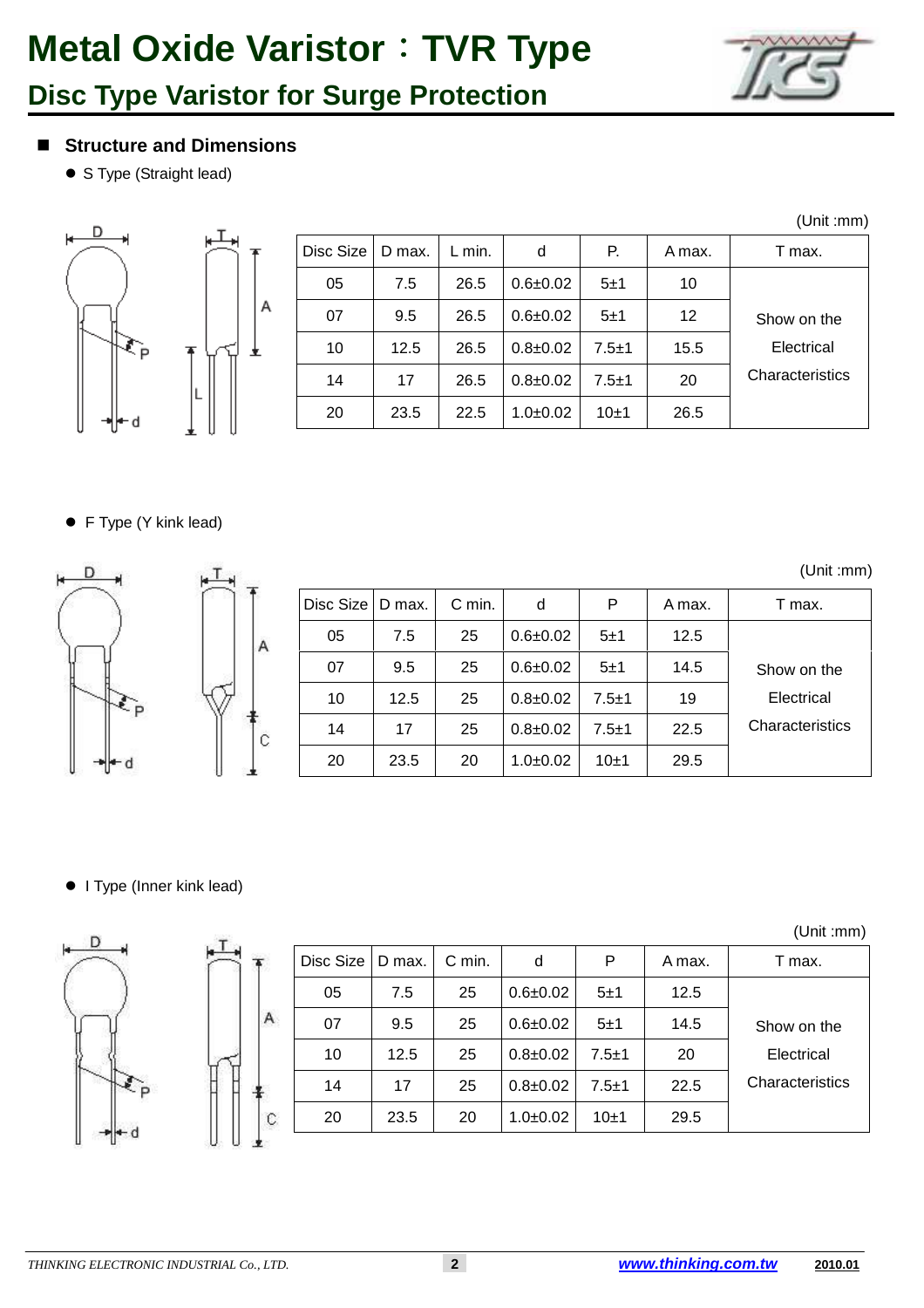

### **Disc Type Varistor for Surge Protection**

#### **Electrical Characteristics**

| Part No.                             | Varistor<br>Voltage<br>(@ 1mA DC) | Max.<br><b>Operating Voltage</b> |                 |              | Max.<br><b>Clamping Voltage</b><br>$(8/20\mu s)$ | Max.<br>Surge<br>Current<br>$(8/20\mu s)$ | Max.<br>Energy<br>$(10/1000 \mu s)$ | Rated<br>Power | Reference<br>Capacitance Thickness<br>@1 $KH_Z$ |                          |
|--------------------------------------|-----------------------------------|----------------------------------|-----------------|--------------|--------------------------------------------------|-------------------------------------------|-------------------------------------|----------------|-------------------------------------------------|--------------------------|
|                                      | $V_{1mA}$<br>(V)                  | $V_{AC(rms)}$<br>(V)             | $V_{DC}$<br>(V) | $V_p$<br>(V) | Iр<br>(A)                                        | $I_{\text{max}}$<br>(A)                   | $W_{\text{max}}$<br>(J)             | P<br>(W)       | C<br>(pF)                                       | $T_{\text{max}}$<br>(mm) |
| <b>TVR 05180</b>                     | 18                                | 11                               | 14              | 40           | $\mathbf{1}$                                     | 100                                       | 0.4                                 | 0.01           | 1300                                            | 3.9                      |
| <b>TVR 07180</b>                     | 18                                | 11                               | 14              | 36           | 2.5                                              | 250                                       | 0.9                                 | 0.02           | 2400                                            | 3.9                      |
| <b>TVR 10180</b>                     | 18                                | 11                               | 14              | 36           | 5                                                | 500                                       | 2.1                                 | 0.05           | 4500                                            | 4.3                      |
| <b>TVR 14180</b>                     | 18                                | 11                               | 14              | 36           | 10                                               | 1000                                      | $\overline{4}$                      | 0.1            | 10000                                           | 4.3                      |
| <b>TVR 20180</b>                     | 18                                | 11                               | 14              | 36           | 20                                               | 2000                                      | 11                                  | 0.2            | 19000                                           | 4.7                      |
| TVR 05220                            | 22                                | 14                               | 18              | 48           | 1                                                | 100                                       | 0.5                                 | 0.01           | 1000                                            | 4.1                      |
| <b>TVR 07220</b>                     | 22                                | 14                               | 18              | 43           | 2.5                                              | 250                                       | 1.1                                 | 0.02           | 2000                                            | 4.1                      |
| <b>TVR 10220</b>                     | 22                                | 14                               | 18              | 43           | 5                                                | 500                                       | 2.5                                 | 0.05           | 3500                                            | 4.5                      |
| <b>TVR 14220</b>                     | 22                                | 14                               | 18              | 43           | 10                                               | 1000                                      | 5                                   | 0.1            | 8500                                            | 4.5                      |
| <b>TVR 20220</b>                     | 22                                | 14                               | 18              | 43           | 20                                               | 2000                                      | 14                                  | 0.2            | 16000                                           | 4.9                      |
| <b>TVR 05270</b>                     | 27                                | 17                               | 22              | 60           | $\mathbf{1}$                                     | 100                                       | 0.6                                 | 0.01           | 850                                             | 4.3                      |
| TVR 07270                            | 27                                | 17                               | 22              | 53           | 2.5                                              | 250                                       | 1.4                                 | 0.02           | 1600                                            | 4.3                      |
| <b>TVR 10270</b>                     | 27                                | 17                               | 22              | 53           | 5                                                | 500                                       | 3                                   | 0.05           | 3000                                            | 4.7                      |
| <b>TVR 14270</b>                     | 27                                | 17                               | 22              | 53           | 10                                               | 1000                                      | 6                                   | 0.1            | 7000                                            | 4.7                      |
| <b>TVR 20270</b>                     | 27                                | 17                               | 22              | 53           | 20                                               | 2000                                      | 18                                  | 0.2            | 14500                                           | 5.1                      |
| TVR 05330                            | 33                                | 20                               | 26              | 73           | 1                                                | 100                                       | 0.8                                 | 0.01           | 700                                             | 4.5                      |
| TVR 07330                            | 33                                | 20                               | 26              | 65           | 2.5                                              | 250                                       | 1.7                                 | 0.02           | 1300                                            | 4.5                      |
| <b>TVR 10330</b>                     | 33                                | 20                               | 26              | 65           | 5                                                | 500                                       | 4                                   | 0.05           | 2500                                            | 4.9                      |
| <b>TVR 14330</b>                     | 33                                | 20                               | 26              | 65           | 10                                               | 1000                                      | 7.5                                 | 0.1            | 6000                                            | 4.9                      |
| TVR 20330                            | 33                                | 20                               | 26              | 65           | 20                                               | 2000                                      | 23                                  | 0.2            | 13000                                           | 5.3                      |
| TVR 05390                            | 39                                | 25                               | 31              | 86           | $\mathbf{1}$                                     | 100                                       | 0.9                                 | 0.01           | 600                                             | 4.0                      |
| <b>TVR 07390</b>                     | 39                                | 25                               | 31              | 77           | 2.5                                              | 250                                       | 2.1                                 | 0.02           | 1200                                            | 4.0                      |
| <b>TVR 10390</b><br><b>TVR 14390</b> | 39<br>39                          | 25<br>25                         | 31<br>31        | 77<br>77     | 5<br>10                                          | 500                                       | 4.6                                 | 0.05           | 2000                                            | 4.4                      |
| <b>TVR 20390</b>                     | 39                                | 25                               | 31              | 77           | 20                                               | 1000<br>2000                              | 8.6<br>26                           | 0.1<br>0.2     | 4800<br>12000                                   | 4.4<br>4.8               |
| <b>TVR 05470</b>                     | 47                                | 30                               | 38              | 104          | 1                                                | 100                                       | 1.1                                 | 0.01           | 500                                             | 4.1                      |
| <b>TVR 07470</b>                     | 47                                | 30                               | 38              | 93           | 2.5                                              | 250                                       | 2.5                                 | 0.02           | 1100                                            | 4.1                      |
| <b>TVR 10470</b>                     | 47                                | 30                               | 38              | 93           | 5                                                | 500                                       | 5.5                                 | 0.05           | 1500                                            | 4.5                      |
| <b>TVR 14470</b>                     | 47                                | 30                               | 38              | 93           | 10                                               | 1000                                      | 10                                  | 0.1            | 3800                                            | 4.5                      |
| <b>TVR 20470</b>                     | 47                                | 30                               | 38              | 93           | 20                                               | 2000                                      | 33                                  | 0.2            | 11000                                           | 4.9                      |
| <b>TVR 05560</b>                     | 56                                | 35                               | 45              | 123          | $\mathbf{1}$                                     | 100                                       | 1.3                                 | 0.01           | 400                                             | 4.3                      |
| <b>TVR 07560</b>                     | 56                                | 35                               | 45              | 110          | 2.5                                              | 250                                       | 3.1                                 | 0.02           | 1000                                            | 4.3                      |
| <b>TVR 10560</b>                     | 56                                | 35                               | 45              | 110          | 5                                                | 500                                       | $\overline{7}$                      | 0.05           | 1350                                            | 4.7                      |
| <b>TVR 14560</b>                     | 56                                | 35                               | 45              | 110          | 10                                               | 1000                                      | 11                                  | 0.1            | 3300                                            | 4.7                      |
| <b>TVR 20560</b>                     | 56                                | 35                               | 45              | 110          | 20                                               | 2000                                      | 41                                  | 0.2            | 9000                                            | 5.1                      |
| <b>TVR 05680</b>                     | 68                                | 40                               | 56              | 150          | $\mathbf{1}$                                     | 100                                       | 1.6                                 | 0.01           | 330                                             | 4.6                      |
| <b>TVR 07680</b>                     | 68                                | 40                               | 56              | 135          | 2.5                                              | 250                                       | 3.6                                 | 0.02           | 850                                             | 4.6                      |
| <b>TVR 10680</b>                     | 68                                | 40                               | 56              | 135          | 5                                                | 500                                       | 8.2                                 | 0.05           | 1250                                            | 5.0                      |
| <b>TVR 14680</b>                     | 68                                | 40                               | 56              | 135          | 10                                               | 1000                                      | 14                                  | 0.1            | 2700                                            | 5.0                      |
| <b>TVR 20680</b>                     | 68                                | 40                               | 56              | 135          | 20                                               | 2000                                      | 46                                  | 0.2            | 7500                                            | 5.4                      |
| <b>TVR 05820</b>                     | 82                                | 50                               | 65              | 145          | $\sqrt{5}$                                       | 400                                       | 2.5                                 | 0.1            | 250                                             | 4.0                      |
| <b>TVR 07820</b>                     | 82                                | 50                               | 65              | 135          | 10                                               | 1200                                      | 5.5                                 | 0.25           | 460                                             | 4.0                      |
| <b>TVR 10820</b>                     | 82                                | 50                               | 65              | 135          | 25                                               | 2500                                      | 12                                  | 0.4            | 1000                                            | 4.4                      |
| <b>TVR 14820</b>                     | 82                                | 50                               | 65              | 135          | 50                                               | 4500                                      | 22                                  | 0.6            | 2100                                            | 4.4                      |
| <b>TVR 20820</b>                     | 82                                | 50                               | 65              | 135          | 100                                              | 6500                                      | 48                                  | $\mathbf{1}$   | 4800                                            | 4.8                      |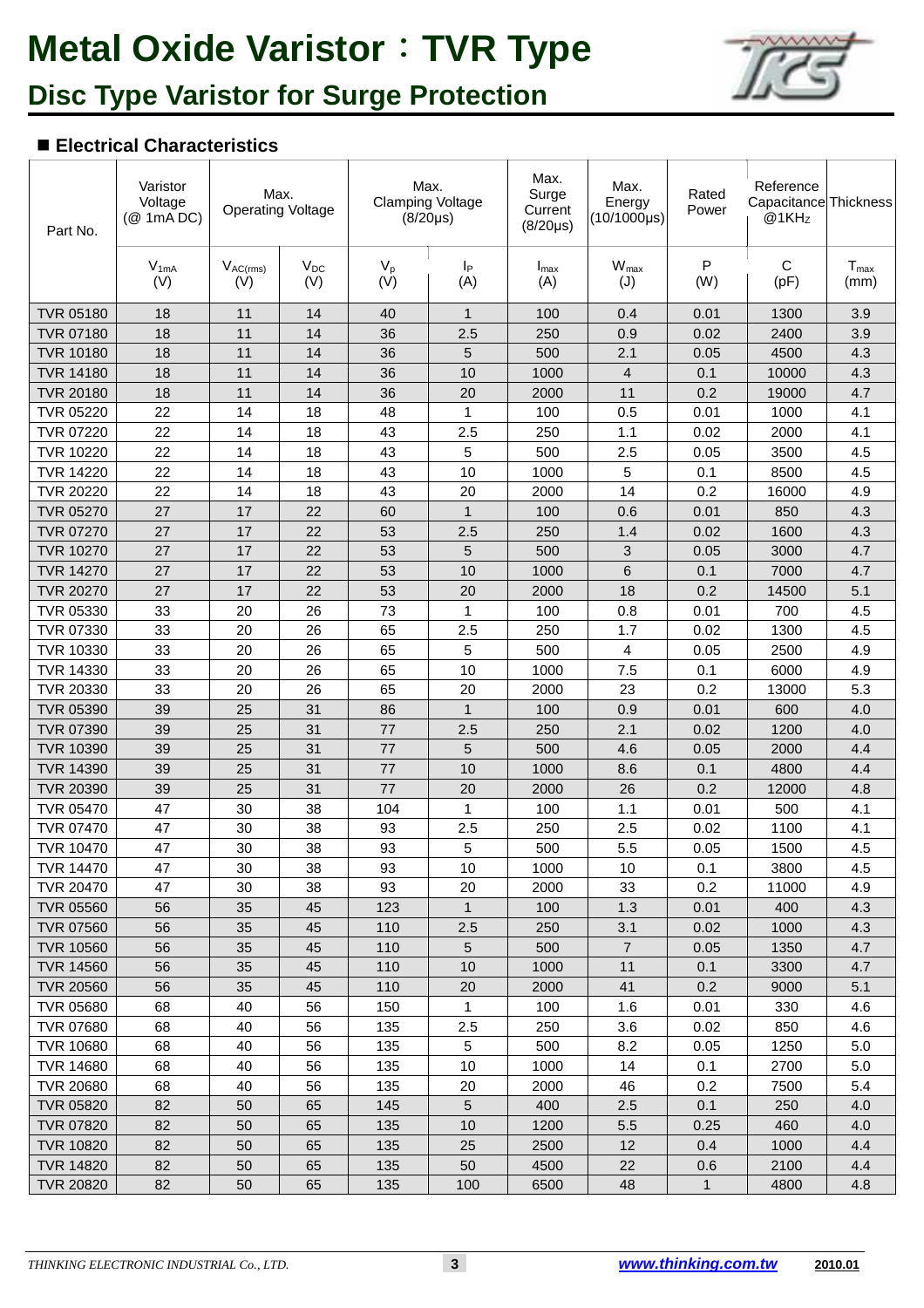

| Part No.         | Varistor<br>Voltage<br>(@ 1mA DC) | Max.<br><b>Operating Voltage</b> |                 |              | Max.<br><b>Clamping Voltage</b><br>$(8/20 \mu s)$ | Max.<br>Surge<br>Current<br>$(8/20\mu s)$ | Max.<br>Energy<br>$(10/1000\mu s)$ | Rated<br>Power | Reference<br>Capacitance Thickness<br>@1KH <sub>z</sub> |                          |
|------------------|-----------------------------------|----------------------------------|-----------------|--------------|---------------------------------------------------|-------------------------------------------|------------------------------------|----------------|---------------------------------------------------------|--------------------------|
|                  | $V_{1mA}$<br>(V)                  | $V_{AC(rms)}$<br>(V)             | $V_{DC}$<br>(V) | $V_p$<br>(V) | <b>I</b> P<br>(A)                                 | $I_{\text{max}}$<br>(A)                   | <b>W</b> <sub>max</sub><br>(J)     | P<br>(W)       | C<br>(pF)                                               | $T_{\text{max}}$<br>(mm) |
| <b>TVR 05101</b> | 100                               | 60                               | 85              | 175          | 5                                                 | 400                                       | 3                                  | 0.1            | 230                                                     | 4.2                      |
| <b>TVR 07101</b> | 100                               | 60                               | 85              | 165          | 10                                                | 1200                                      | 6.5                                | 0.25           | 420                                                     | 4.2                      |
| <b>TVR 10101</b> | 100                               | 60                               | 85              | 165          | 25                                                | 2500                                      | 15                                 | 0.4            | 920                                                     | 4.6                      |
| <b>TVR 14101</b> | 100                               | 60                               | 85              | 165          | 50                                                | 4500                                      | 28                                 | 0.6            | 1900                                                    | 4.6                      |
| <b>TVR 20101</b> | 100                               | 60                               | 85              | 165          | 100                                               | 6500                                      | 51                                 | $\mathbf{1}$   | 3900                                                    | 5.0                      |
| TVR 05121        | 120                               | 75                               | 100             | 210          | 5                                                 | 400                                       | 4                                  | 0.1            | 210                                                     | 4.4                      |
| <b>TVR 07121</b> | 120                               | 75                               | 100             | 200          | 10                                                | 1200                                      | 7.8                                | 0.25           | 380                                                     | 4.4                      |
| <b>TVR 10121</b> | 120                               | 75                               | 100             | 200          | 25                                                | 2500                                      | 18                                 | 0.4            | 830                                                     | 4.8                      |
| <b>TVR 14121</b> | 120                               | 75                               | 100             | 200          | 50                                                | 4500                                      | 32                                 | 0.6            | 1700                                                    | 4.8                      |
| <b>TVR 20121</b> | 120                               | 75                               | 100             | 200          | 100                                               | 6500                                      | 55                                 | 1              | 3300                                                    | 5.2                      |
| <b>TVR 05151</b> | 150                               | 95                               | 125             | 260          | 5                                                 | 400                                       | 4.8                                | 0.1            | 190                                                     | 4.7                      |
| <b>TVR 07151</b> | 150                               | 95                               | 125             | 250          | 10                                                | 1200                                      | 9.7                                | 0.25           | 350                                                     | 4.7                      |
| <b>TVR 10151</b> | 150                               | 95                               | 125             | 250          | 25                                                | 2500                                      | 22                                 | 0.4            | 760                                                     | 5.1                      |
| <b>TVR 14151</b> | 150                               | 95                               | 125             | 250          | 50                                                | 4500                                      | 40                                 | 0.6            | 940                                                     | 5.1                      |
| <b>TVR 20151</b> | 150                               | 95                               | 125             | 250          | 100                                               | 6500                                      | 70                                 | $\mathbf{1}$   | 1950                                                    | 5.5                      |
| TVR 05181        | 180                               | 115                              | 150             | 315          | 5                                                 | 400                                       | 5.9                                | 0.1            | 70                                                      | 4.2                      |
| <b>TVR 07181</b> | 180                               | 115                              | 150             | 300          | 10                                                | 1200                                      | 11.7                               | 0.25           | 155                                                     | 4.2                      |
| <b>TVR 10181</b> | 180                               | 115                              | 150             | 300          | 25                                                | 2500                                      | 27                                 | 0.4            | 310                                                     | 4.6                      |
| <b>TVR 14181</b> | 180                               | 115                              | 150             | 300          | 50                                                | 4500                                      | 52                                 | 0.6            | 800                                                     | 4.6                      |
| <b>TVR 20181</b> | 180                               | 115                              | 150             | 300          | 100                                               | 6500                                      | 84                                 | 1              | 1620                                                    | 5.0                      |
| <b>TVR 05201</b> | 200                               | 130                              | 170             | 355          | 5                                                 | 400                                       | 6.5                                | 0.1            | 65                                                      | 4.3                      |
| <b>TVR 07201</b> | 200                               | 130                              | 170             | 340          | 10                                                | 1200                                      | 13                                 | 0.25           | 140                                                     | 4.3                      |
| <b>TVR 10201</b> | 200                               | 130                              | 170             | 340          | 25                                                | 2500                                      | 30                                 | 0.4            | 290                                                     | 4.7                      |
| <b>TVR 14201</b> | 200                               | 130                              | 170             | 340          | 50                                                | 4500                                      | 57                                 | 0.6            | 700                                                     | 4.7                      |
| <b>TVR 20201</b> | 200                               | 130                              | 170             | 340          | 100                                               | 6500                                      | 95                                 | $\mathbf{1}$   | 1460                                                    | 5.1                      |
| TVR 05221        | 220                               | 140                              | 180             | 380          | 5                                                 | 400                                       | $\overline{7}$                     | 0.1            | 60                                                      | 4.4                      |
| TVR 07221        | 220                               | 140                              | 180             | 360          | 10                                                | 1200                                      | 14                                 | 0.25           | 130                                                     | 4.4                      |
| <b>TVR 10221</b> | 220                               | 140                              | 180             | 360          | 25                                                | 2500                                      | 32                                 | 0.4            | 270                                                     | 4.8                      |
| <b>TVR 14221</b> | 220                               | 140                              | 180             | 360          | 50                                                | 4500                                      | 60                                 | 0.6            | 640                                                     | 4.8                      |
| <b>TVR 20221</b> | 220                               | 140                              | 180             | 360          | 100                                               | 6500                                      | 100                                | $\mathbf{1}$   | 1320                                                    | 5.2                      |
| TVR 05241        | 240                               | 150                              | 200             | 415          | 5                                                 | 400                                       | 8                                  | 0.1            | 55                                                      | 4.5                      |
| <b>TVR 07241</b> | 240                               | 150                              | 200             | 395          | 10 <sup>1</sup>                                   | 1200                                      | 15                                 | 0.25           | 120                                                     | 4.5                      |
| <b>TVR 10241</b> | 240                               | 150                              | 200             | 395          | 25                                                | 2500                                      | 35                                 | $0.4^{\circ}$  | 240                                                     | 4.9                      |
| <b>TVR 14241</b> | 240                               | 150                              | 200             | 395          | 50                                                | 4500                                      | 63                                 | 0.6            | 580                                                     | 4.9                      |
| <b>TVR 20241</b> | 240                               | 150                              | 200             | 395          | 100                                               | 6500                                      | 108                                | $\mathbf{1}$   | 1200                                                    | 5.3                      |
| TVR 05271        | 270                               | 175                              | 225             | 475          | 5                                                 | 400                                       | 8.5                                | 0.1            | 50                                                      | 4.7                      |
| TVR 07271        | 270                               | 175                              | 225             | 455          | 10                                                | 1200                                      | 18                                 | 0.25           | 110                                                     | 4.7                      |
| <b>TVR 10271</b> | 270                               | 175                              | 225             | 455          | 25                                                | 2500                                      | 40                                 | 0.4            | 230                                                     | 5.1                      |
| <b>TVR 14271</b> | 270                               | 175                              | 225             | 455          | 50                                                | 4500                                      | 70                                 | 0.6            | 520                                                     | 5.1                      |
| TVR 20271        | 270                               | 175                              | 225             | 455          | 100                                               | 6500                                      | 127                                | $\mathbf{1}$   | 1100                                                    | 5.5                      |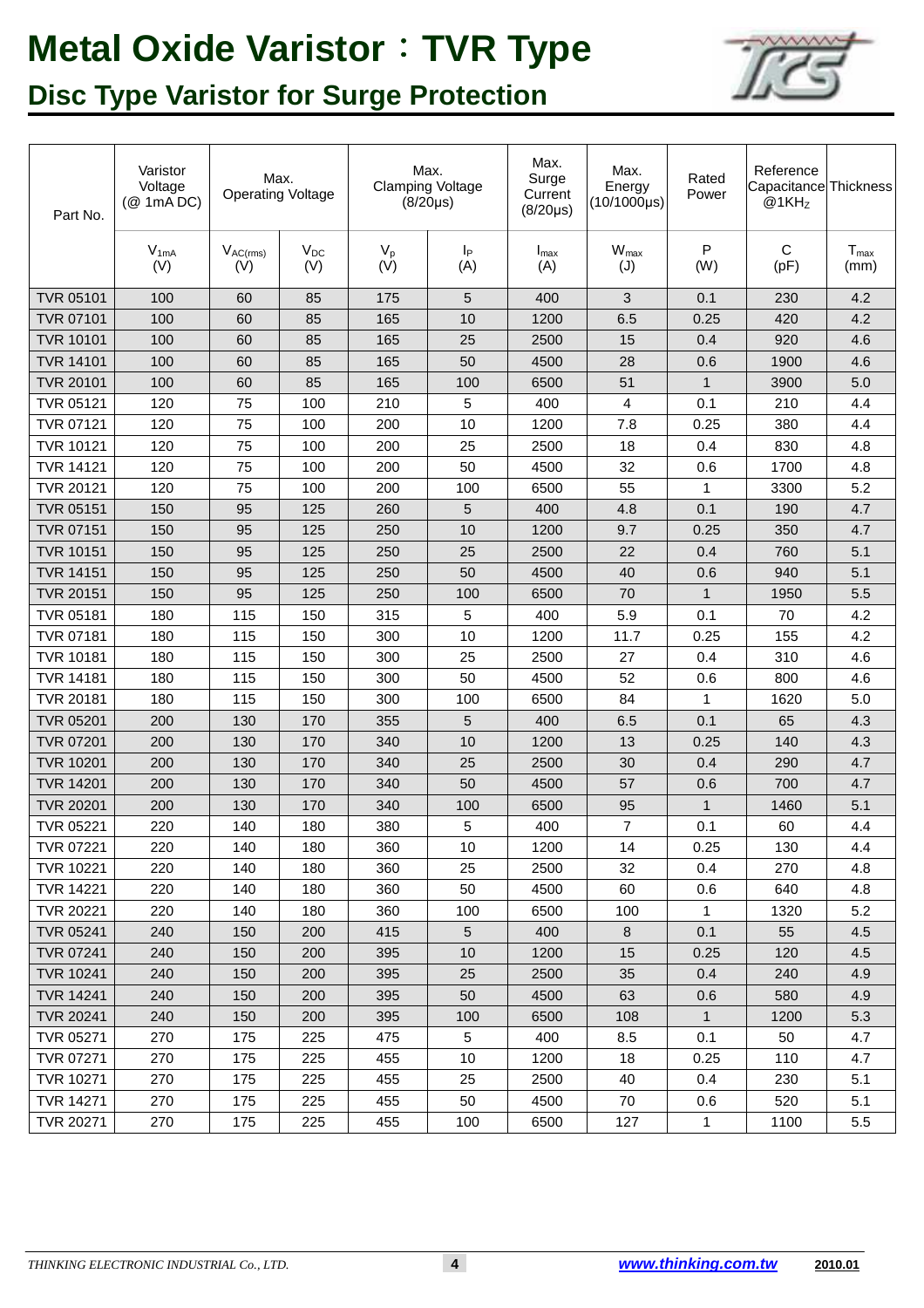

| Part No.         | Varistor<br>Voltage<br>(@ 1mA DC) | Max.<br><b>Operating Voltage</b> |                 |              | Max.<br><b>Clamping Voltage</b><br>$(8/20\mu s)$ | Max.<br>Surge<br>Current<br>$(8/20 \mu s)$ | Max.<br>Energy<br>$(10/1000\mu s)$ | Rated<br>Power | Reference<br>Capacitance Thickness<br>@1KH <sub>z</sub> |                          |
|------------------|-----------------------------------|----------------------------------|-----------------|--------------|--------------------------------------------------|--------------------------------------------|------------------------------------|----------------|---------------------------------------------------------|--------------------------|
|                  | $V_{1mA}$<br>(V)                  | $V_{AC(rms)}$<br>(V)             | $V_{DC}$<br>(V) | $V_p$<br>(V) | $ _{\mathsf{P}}$<br>(A)                          | $I_{\text{max}}$<br>(A)                    | $W_{\text{max}}$<br>(J)            | P<br>(W)       | C<br>(pF)                                               | $T_{\text{max}}$<br>(mm) |
| TVR 05301        | 300                               | 195                              | 250             | 525          | 5                                                | 400                                        | 8.5                                | 0.1            | 50                                                      | 4.6                      |
| <b>TVR 07301</b> | 300                               | 195                              | 250             | 500          | 10                                               | 1200                                       | 21                                 | 0.25           | 105                                                     | 4.6                      |
| <b>TVR 10301</b> | 300                               | 195                              | 250             | 500          | 25                                               | 2500                                       | 40                                 | 0.4            | 210                                                     | 5.0                      |
| <b>TVR 14301</b> | 300                               | 195                              | 250             | 500          | 50                                               | 4500                                       | 78                                 | 0.6            | 480                                                     | 5.0                      |
| <b>TVR 20301</b> | 300                               | 195                              | 250             | 500          | 100                                              | 6500                                       | 136                                | $\mathbf 1$    | 1000                                                    | 5.4                      |
| TVR 05331        | 330                               | 215                              | 275             | 585          | 5                                                | 400                                        | 9.2                                | 0.1            | 45                                                      | 4.7                      |
| TVR 07331        | 330                               | 215                              | 275             | 550          | 10                                               | 1200                                       | 23                                 | 0.25           | 100                                                     | 4.7                      |
| <b>TVR 10331</b> | 330                               | 215                              | 275             | 550          | 25                                               | 2500                                       | 43                                 | 0.4            | 200                                                     | 5.1                      |
| <b>TVR 14331</b> | 330                               | 215                              | 275             | 550          | 50                                               | 4500                                       | 85                                 | 0.6            | 450                                                     | 5.1                      |
| TVR 20331        | 330                               | 215                              | 275             | 550          | 100                                              | 6500                                       | 150                                | $\mathbf{1}$   | 950                                                     | 5.5                      |
| <b>TVR 05361</b> | 360                               | 230                              | 300             | 620          | 5                                                | 400                                        | 10                                 | 0.1            | 45                                                      | 4.8                      |
| <b>TVR 07361</b> | 360                               | 230                              | 300             | 595          | 10                                               | 1200                                       | 25                                 | 0.25           | 95                                                      | 4.8                      |
| <b>TVR 10361</b> | 360                               | 230                              | 300             | 595          | 25                                               | 2500                                       | 47                                 | 0.4            | 190                                                     | 5.2                      |
| <b>TVR 14361</b> | 360                               | 230                              | 300             | 595          | 50                                               | 4500                                       | 93                                 | 0.6            | 430                                                     | 5.2                      |
| <b>TVR 20361</b> | 360                               | 230                              | 300             | 595          | 100                                              | 6500                                       | 163                                | $\mathbf{1}$   | 900                                                     | 5.6                      |
| TVR 05391        | 390                               | 250                              | 320             | 675          | 5                                                | 400                                        | 12                                 | 0.1            | 40                                                      | 5.0                      |
| TVR 07391        | 390                               | 250                              | 320             | 650          | 10                                               | 1200                                       | 25                                 | 0.25           | 85                                                      | 5.0                      |
| <b>TVR 10391</b> | 390                               | 250                              | 320             | 650          | 25                                               | 2500                                       | 60                                 | 0.4            | 175                                                     | 5.4                      |
| <b>TVR 14391</b> | 390                               | 250                              | 320             | 650          | 50                                               | 4500                                       | 100                                | 0.6            | 390                                                     | 5.4                      |
| <b>TVR 20391</b> | 390                               | 250                              | 320             | 650          | 100                                              | 6500                                       | 180                                | 1              | 800                                                     | 5.8                      |
| <b>TVR 05431</b> | 430                               | 275                              | 350             | 745          | 5                                                | 400                                        | 13                                 | 0.1            | 35                                                      | 4.9                      |
| <b>TVR 07431</b> | 430                               | 275                              | 350             | 710          | 10                                               | 1200                                       | 28                                 | 0.25           | 80                                                      | 4.9                      |
| <b>TVR 10431</b> | 430                               | 275                              | 350             | 710          | 25                                               | 2500                                       | 65                                 | 0.4            | 160                                                     | 5.3                      |
| <b>TVR 14431</b> | 430                               | 275                              | 350             | 710          | 50                                               | 4500                                       | 115                                | 0.6            | 370                                                     | 5.3                      |
| <b>TVR 20431</b> | 430                               | 275                              | 350             | 710          | 100                                              | 6500                                       | 190                                | $\mathbf{1}$   | 700                                                     | 5.9                      |
| TVR 05471        | 470                               | 300                              | 385             | 810          | 5                                                | 400                                        | 15                                 | 0.1            | 30                                                      | 5.0                      |
| TVR 07471        | 470                               | 300                              | 385             | 775          | 10                                               | 1200                                       | 30                                 | 0.25           | 70                                                      | 5.0                      |
| <b>TVR 10471</b> | 470                               | 300                              | 385             | 775          | 25                                               | 2500                                       | 70                                 | 0.4            | 150                                                     | 5.4                      |
| <b>TVR 14471</b> | 470                               | 300                              | 385             | 775          | 50                                               | 4500                                       | 125                                | 0.6            | 320                                                     | 5.4                      |
| TVR 20471        | 470                               | 300                              | 385             | 775          | 100                                              | 6500                                       | 220                                | $\mathbf{1}$   | 620                                                     | 5.9                      |
| TVR 05511        | 510                               | 320                              | 410             | 878          | $5\phantom{.0}$                                  | 400                                        | 16                                 | 0.1            | 30                                                      | 5.5                      |
| <b>TVR 07511</b> | 510                               | 320                              | 410             | 845          | 10                                               | 1200                                       | 33                                 | 0.25           | 65                                                      | 5.2                      |
| <b>TVR 10511</b> | 510                               | 320                              | 410             | 845          | 25                                               | 2500                                       | 70                                 | 0.4            | 130                                                     | 5.6                      |
| <b>TVR 14511</b> | 510                               | 320                              | 410             | 845          | 50                                               | 4500                                       | 125                                | 0.6            | 290                                                     | 5.6                      |
| <b>TVR 20511</b> | 510                               | 320                              | 410             | 845          | 100                                              | 6500                                       | 220                                | $\mathbf{1}$   | 530                                                     | 6.1                      |
| TVR 05561        | 560                               | 350                              | 450             | 962          | 5                                                | 400                                        | 18                                 | 0.1            | 30                                                      | 5.3                      |
| TVR 07561        | 560                               | 350                              | 450             | 930          | 10                                               | 1200                                       | 33                                 | 0.25           | 60                                                      | 5.4                      |
| <b>TVR 10561</b> | 560                               | 350                              | 450             | 930          | 25                                               | 2500                                       | 70                                 | 0.4            | 120                                                     | 5.8                      |
| <b>TVR 14561</b> | 560                               | 350                              | 450             | 930          | 50                                               | 4500                                       | 125                                | 0.6            | 260                                                     | 5.8                      |
| <b>TVR 20561</b> | 560                               | 350                              | 450             | 930          | 100                                              | 6500                                       | 220                                | $\mathbf 1$    | 480                                                     | 6.3                      |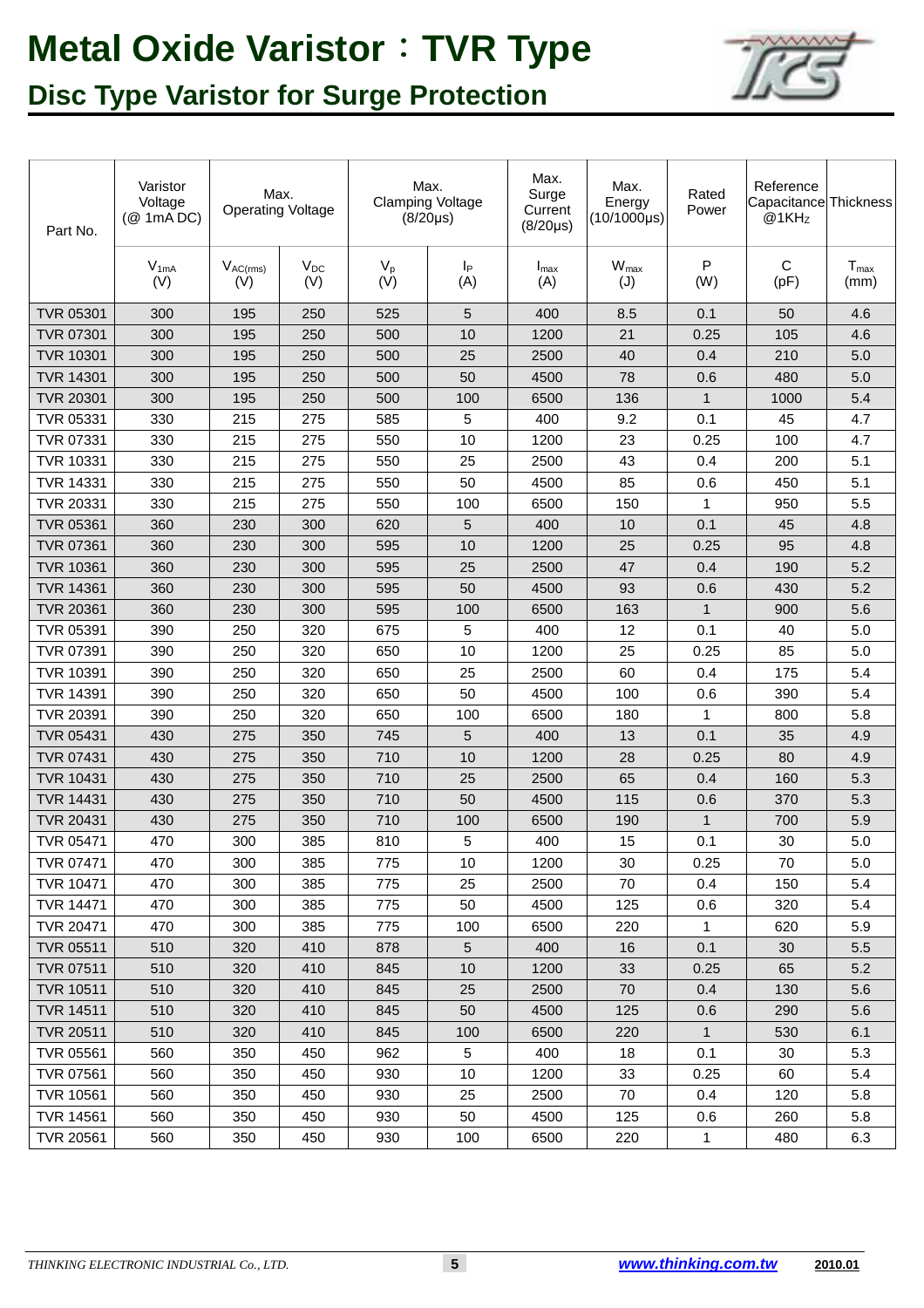

| Part No.         | Varistor<br>Voltage<br>(@ 1mA DC) | Max.<br><b>Operating Voltage</b> |                 |              | Max.<br><b>Clamping Voltage</b><br>$(8/20\mu s)$ | Max.<br>Surge<br>Current<br>$(8/20\mu s)$ | Max.<br>Energy<br>$(10/1000\mu s)$ | Rated<br>Power | Reference<br>Capacitance Thickness<br>@1KH <sub>Z</sub> |                          |
|------------------|-----------------------------------|----------------------------------|-----------------|--------------|--------------------------------------------------|-------------------------------------------|------------------------------------|----------------|---------------------------------------------------------|--------------------------|
|                  | $V_{1mA}$<br>(V)                  | $V_{AC(rms)}$<br>(V)             | $V_{DC}$<br>(V) | $V_p$<br>(V) | Iр<br>(A)                                        | $I_{\text{max}}$<br>(A)                   | $W_{\text{max}}$<br>(J)            | P<br>(W)       | C<br>(pF)                                               | $T_{\text{max}}$<br>(mm) |
| <b>TVR 05621</b> | 620                               | 395                              | 510             | 1050         | 5                                                | 400                                       | 18                                 | 0.1            | 25                                                      | 5.5                      |
| <b>TVR 07621</b> | 620                               | 395                              | 510             | 1020         | 10                                               | 1200                                      | 35                                 | 0.25           | 55                                                      | 5.7                      |
| <b>TVR 10621</b> | 620                               | 395                              | 510             | 1020         | 25                                               | 2500                                      | 70                                 | 0.4            | 110                                                     | 6.1                      |
| <b>TVR 14621</b> | 620                               | 395                              | 510             | 1020         | 50                                               | 4500                                      | 125                                | 0.6            | 240                                                     | 6.1                      |
| <b>TVR 20621</b> | 620                               | 395                              | 510             | 1020         | 100                                              | 6500                                      | 220                                | 1              | 450                                                     | 6.6                      |
| TVR 05681        | 680                               | 420                              | 560             | 1120         | 5                                                | 400                                       | 18                                 | 0.1            | 20                                                      | 5.7                      |
| <b>TVR 07681</b> | 680                               | 420                              | 560             | 1120         | 10                                               | 1200                                      | 35                                 | 0.25           | 50                                                      | 6.0                      |
| <b>TVR 10681</b> | 680                               | 420                              | 560             | 1120         | 25                                               | 2500                                      | 70                                 | 0.4            | 100                                                     | 6.46                     |
| <b>TVR 14681</b> | 680                               | 420                              | 560             | 1120         | 50                                               | 4500                                      | 130                                | 0.6            | 230                                                     | 6.4                      |
| <b>TVR 20681</b> | 680                               | 420                              | 560             | 1120         | 100                                              | 6500                                      | 230                                | 1              | 440                                                     | 6.9                      |
| <b>TVR 05751</b> | 750                               | 460                              | 615             | 1240         | 5                                                | 400                                       | 18                                 | 0.1            | 20                                                      | 5.8                      |
| <b>TVR 07751</b> | 750                               | 460                              | 615             | 1235         | 10                                               | 1200                                      | 38                                 | 0.25           | 45                                                      | 6.2                      |
| <b>TVR 10751</b> | 750                               | 460                              | 615             | 1235         | 25                                               | 2500                                      | 75                                 | 0.4            | 90                                                      | 6.75                     |
| <b>TVR 14751</b> | 750                               | 460                              | 615             | 1235         | 50                                               | 4500                                      | 143                                | 0.6            | 220                                                     | 6.7                      |
| <b>TVR 20751</b> | 750                               | 460                              | 615             | 1235         | 100                                              | 6500                                      | 255                                | $\mathbf{1}$   | 420                                                     | 7.1                      |
| <b>TVR 07821</b> | 820                               | 510                              | 670             | 1355         | 10                                               | 1200                                      | 42                                 | 0.25           | 40                                                      | 6.5                      |
| <b>TVR 10821</b> | 820                               | 510                              | 670             | 1355         | 25                                               | 2500                                      | 85                                 | 0.4            | 80                                                      | 6.9                      |
| <b>TVR 14821</b> | 820                               | 510                              | 670             | 1355         | 50                                               | 4500                                      | 157                                | 0.6            | 180                                                     | 6.9                      |
| <b>TVR 20821</b> | 820                               | 510                              | 670             | 1355         | 100                                              | 6500                                      | 282                                | 1              | 390                                                     | 7.3                      |
| <b>TVR 10911</b> | 910                               | 550                              | 745             | 1500         | 25                                               | 2500                                      | 93                                 | 0.4            | 70                                                      | 7.3                      |
| <b>TVR 14911</b> | 910                               | 550                              | 745             | 1500         | 50                                               | 4500                                      | 175                                | 0.6            | 170                                                     | 7.3                      |
| <b>TVR 20911</b> | 910                               | 550                              | 745             | 1500         | 100                                              | 6500                                      | 310                                | $\mathbf{1}$   | 360                                                     | 7.7                      |
| <b>TVR 10102</b> | 1000                              | 625                              | 825             | 1650         | 25                                               | 2500                                      | 102                                | 0.4            | 65                                                      | 7.7                      |
| <b>TVR 14102</b> | 1000                              | 625                              | 825             | 1650         | 50                                               | 4500                                      | 190                                | 0.6            | 150                                                     | 7.6                      |
| <b>TVR 20102</b> | 1000                              | 625                              | 825             | 1650         | 100                                              | 6500                                      | 342                                | 1              | 330                                                     | 8.1                      |
| <b>TVR 10112</b> | 1100                              | 680                              | 895             | 1815         | 25                                               | 2500                                      | 115                                | 0.4            | 60                                                      | 8.1                      |
| <b>TVR 14112</b> | 1100                              | 680                              | 895             | 1815         | 50                                               | 4500                                      | 213                                | 0.6            | 140                                                     | 8.1                      |
| <b>TVR 20112</b> | 1100                              | 680                              | 895             | 1815         | 100                                              | 6500                                      | 383                                | $\mathbf{1}$   | 310                                                     | 8.5                      |
| <b>TVR 10122</b> | 1200                              | 725                              | 975             | 1980         | 25                                               | 2500                                      | 125                                | 0.4            | 55                                                      | 8.4                      |
| <b>TVR 14122</b> | 1200                              | 725                              | 975             | 1980         | 50                                               | 4500                                      | 230                                | 0.6            | 130                                                     | 8.1                      |
| <b>TVR 20122</b> | 1200                              | 725                              | 975             | 1980         | 100                                              | 6500                                      | 415                                | $\mathbf{1}$   | 290                                                     | 8.6                      |
| <b>TVR 10142</b> | 1400                              | 820                              | 1140            | 2300         | 25                                               | 2500                                      | 145                                | 0.4            | 45                                                      | 9.1                      |
| <b>TVR 14142</b> | 1400                              | 820                              | 1140            | 2300         | 50                                               | 4500                                      | 250                                | 0.6            | 110                                                     | 8.9                      |
| <b>TVR 20142</b> | 1400                              | 820                              | 1140            | 2300         | 100                                              | 6500                                      | 480                                | $\mathbf{1}$   | 250                                                     | 9.4                      |
| <b>TVR 10162</b> | 1600                              | 910                              | 1300            | 2630         | 25                                               | 2500                                      | 165                                | 0.4            | 40                                                      | 10.0                     |
| <b>TVR 14162</b> | 1600                              | 910                              | 1300            | 2630         | 50                                               | 4500                                      | 315                                | 0.6            | 95                                                      | 10.1                     |
| <b>TVR 20162</b> | 1600                              | 910                              | 1300            | 2630         | 100                                              | 6500                                      | 550                                | $\mathbf{1}$   | 220                                                     | 10.6                     |
| <b>TVR 10182</b> | 1800                              | 1000                             | 1465            | 2950         | 25                                               | 2500                                      | 185                                | 0.4            | 35                                                      | 10.5                     |
| <b>TVR 14182</b> | 1800                              | 1000                             | 1465            | 2950         | 50                                               | 4500                                      | 354                                | 0.6            | 85                                                      | 10.6                     |
| <b>TVR 20182</b> | 1800                              | 1000                             | 1465            | 2950         | 100                                              | 6500                                      | 620                                | $\mathbf{1}$   | 195                                                     | 11.2                     |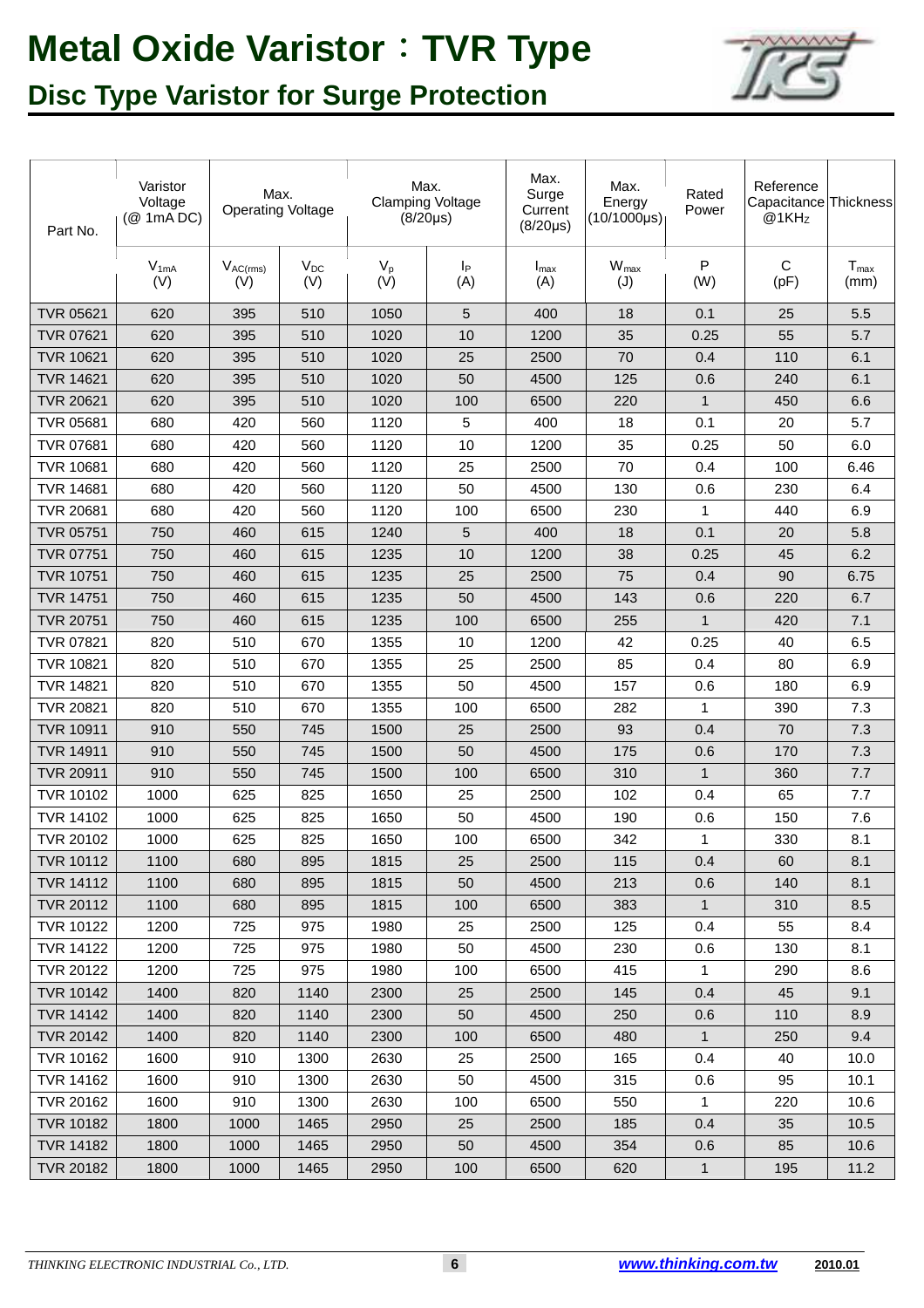

## **Disc Type Varistor for Surge Protection**

#### **Safety Approvals**

|                 |            |                                  |                      | Agency |           |             |                |
|-----------------|------------|----------------------------------|----------------------|--------|-----------|-------------|----------------|
| File No.        |            |                                  |                      |        |           |             |                |
|                 |            |                                  | $2\pi$ $2\pi$ $2\pi$ |        | <b>F.</b> | <u>(VDE</u> |                |
| Part No.        |            | UL1449 2 <sup>nd</sup> : E173642 |                      |        |           |             | CQC03001005165 |
|                 |            | UL1449 3rd : E314979             | UL1414 : E186499     |        | 97495     | 5944        | CQC03001007654 |
| <b>TVR05180</b> | $\sqrt{}$  | V                                |                      |        |           | $\sqrt{ }$  |                |
| TVR07180        | $\sqrt{ }$ | $\sqrt{ }$                       |                      |        |           | $\sqrt{ }$  |                |
| TVR10180        | $\sqrt{}$  | $\sqrt{}$                        |                      |        |           |             |                |
| <b>TVR14180</b> | $\sqrt{ }$ | $\sqrt{}$                        |                      |        |           | $\sqrt{ }$  |                |
| TVR20180        | $\sqrt{}$  | $\sqrt{}$                        |                      |        |           | $\sqrt{ }$  |                |
| TVR05220        | $\sqrt{}$  | $\sqrt{ }$                       |                      |        |           | $\sqrt{ }$  |                |
| <b>TVR07220</b> | $\sqrt{}$  | $\sqrt{ }$                       |                      |        |           | $\sqrt{ }$  |                |
| TVR10220        | $\sqrt{ }$ | $\sqrt{ }$                       |                      |        |           | $\sqrt{ }$  |                |
| TVR14220        | $\sqrt{}$  | $\sqrt{ }$                       |                      |        |           |             |                |
| TVR20220        | $\sqrt{}$  | $\sqrt{}$                        |                      |        |           | $\sqrt{ }$  |                |
| <b>TVR05270</b> | $\sqrt{}$  | $\sqrt{}$                        |                      |        |           | $\sqrt{ }$  |                |
| <b>TVR07270</b> | $\sqrt{}$  | $\sqrt{}$                        |                      |        |           | V           |                |
| <b>TVR10270</b> | $\sqrt{}$  | V                                |                      |        |           |             |                |
| TVR14270        | $\sqrt{}$  | $\sqrt{}$                        |                      |        |           | $\sqrt{ }$  |                |
| TVR20270        | $\sqrt{}$  | $\sqrt{}$                        |                      |        |           | $\sqrt{ }$  |                |
| TVR05330        | $\sqrt{}$  | $\sqrt{}$                        |                      |        |           | $\sqrt{ }$  |                |
| TVR07330        | $\sqrt{}$  | $\sqrt{}$                        |                      |        |           | $\sqrt{ }$  |                |
| TVR10330        | $\sqrt{}$  | V                                |                      |        |           | V           |                |
| TVR14330        | $\sqrt{}$  | $\sqrt{ }$                       |                      |        |           | $\sqrt{ }$  |                |
| TVR20330        | $\sqrt{}$  | $\sqrt{}$                        |                      |        |           |             |                |
| TVR05390        | $\sqrt{}$  | $\sqrt{}$                        |                      |        |           | $\sqrt{ }$  |                |
| TVR07390        | $\sqrt{ }$ | $\sqrt{}$                        |                      |        |           | $\sqrt{ }$  |                |
| TVR10390        | $\sqrt{ }$ | $\sqrt{}$                        |                      |        |           | V           |                |
| TVR14390        | $\sqrt{}$  | $\sqrt{}$                        |                      |        |           | $\sqrt{ }$  |                |
| TVR20390        | $\sqrt{ }$ | $\sqrt{ }$                       |                      |        |           | $\sqrt{ }$  |                |
| TVR05470        | $\sqrt{ }$ | $\sqrt{}$                        |                      |        |           |             |                |
| TVR07470        | $\sqrt{}$  | $\sqrt{}$                        |                      |        |           |             |                |
| TVR10470        | Ν          | ν                                |                      |        |           | ν           |                |
| TVR14470        | $\sqrt{}$  | $\sqrt{}$                        |                      |        |           | $\sqrt{ }$  |                |
| TVR20470        | $\sqrt{}$  | V                                |                      |        |           | V           |                |
| <b>TVR05560</b> | $\sqrt{}$  | $\sqrt{}$                        |                      |        |           | $\sqrt{ }$  |                |
| <b>TVR07560</b> | $\sqrt{ }$ | $\sqrt{}$                        |                      |        |           | $\sqrt{ }$  |                |
| TVR10560        | $\sqrt{}$  | $\sqrt{}$                        |                      |        |           | $\sqrt{ }$  |                |
| <b>TVR14560</b> | $\sqrt{ }$ | $\sqrt{}$                        |                      |        |           | $\sqrt{ }$  |                |
| <b>TVR20560</b> | $\sqrt{ }$ | $\sqrt{}$                        |                      |        |           | $\sqrt{ }$  |                |
| <b>TVR05680</b> | $\sqrt{ }$ | $\sqrt{}$                        |                      |        |           | $\sqrt{ }$  |                |
| <b>TVR07680</b> | $\sqrt{}$  | $\sqrt{}$                        |                      |        |           | $\sqrt{ }$  |                |
| TVR10680        | $\sqrt{}$  | $\sqrt{}$                        |                      |        |           | $\sqrt{ }$  |                |
| TVR14680        | $\sqrt{}$  | $\sqrt{ }$                       |                      |        |           | $\sqrt{ }$  |                |
| <b>TVR20680</b> | $\sqrt{}$  | $\sqrt{}$                        |                      |        |           | $\sqrt{ }$  |                |
| TVR05820        | $\sqrt{}$  | $\sqrt{}$                        |                      |        |           | $\sqrt{ }$  |                |
| <b>TVR07820</b> | $\sqrt{}$  | $\sqrt{ }$                       |                      |        |           | $\sqrt{ }$  |                |
| <b>TVR10820</b> | $\sqrt{}$  | $\sqrt{}$                        |                      |        |           |             |                |
| <b>TVR14820</b> | $\sqrt{ }$ | $\sqrt{}$                        |                      |        |           | $\sqrt{ }$  |                |
| <b>TVR20820</b> | $\sqrt{}$  | $\sqrt{}$                        |                      |        |           | $\sqrt{ }$  |                |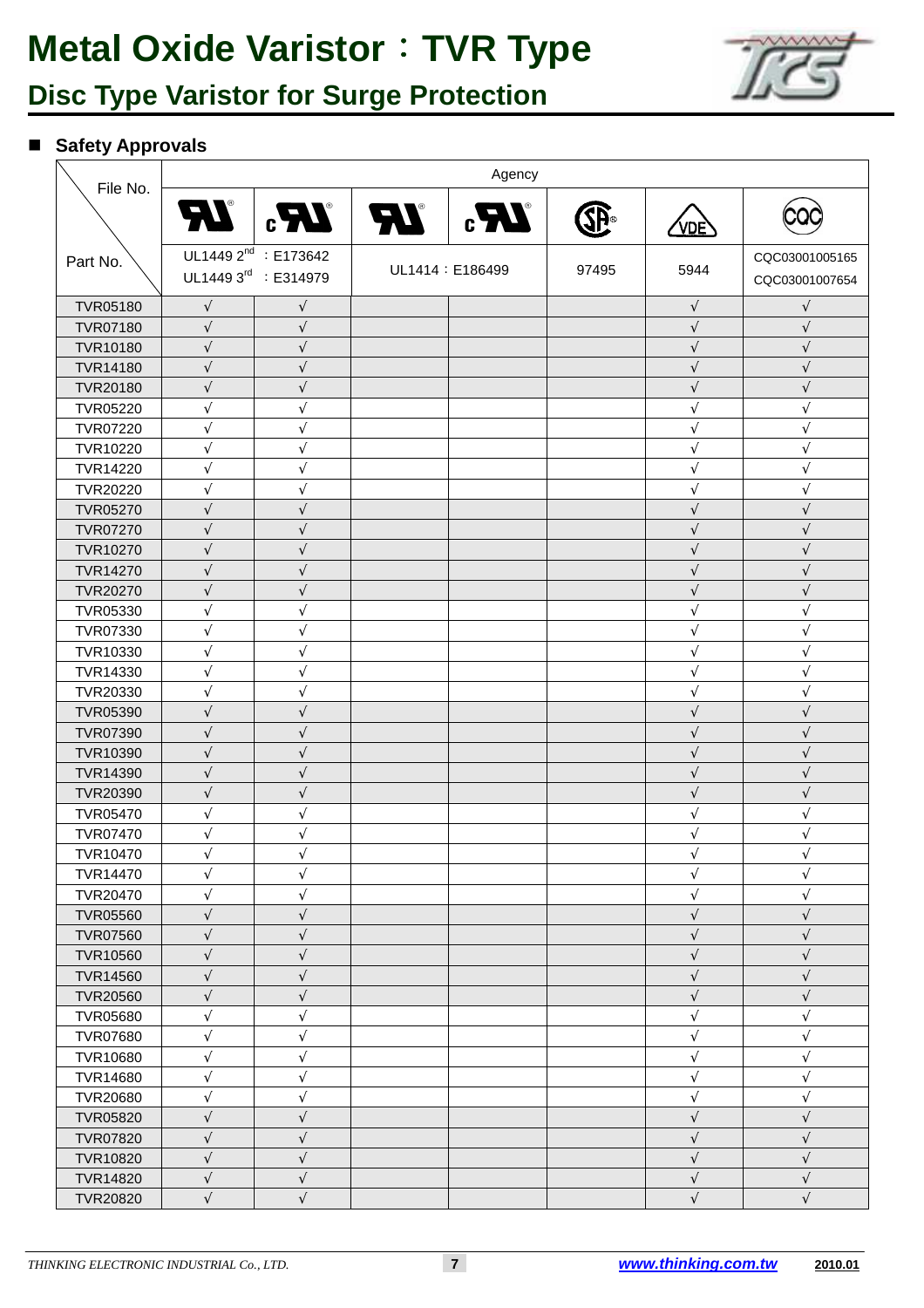

|                 | Agency               |                                                                      |            |                                   |           |            |                                  |  |  |  |  |
|-----------------|----------------------|----------------------------------------------------------------------|------------|-----------------------------------|-----------|------------|----------------------------------|--|--|--|--|
| File No.        |                      | $2\pi$ $2\pi$                                                        |            | $\boldsymbol{W}$ $\boldsymbol{H}$ |           | <u>VDE</u> |                                  |  |  |  |  |
| Part No.        |                      | UL1449 2 <sup>nd</sup> : E173642<br>UL1449 3 <sup>rd</sup> : E314979 |            | UL1414: E186499                   | 97495     | 5944       | CQC03001005165<br>CQC03001007654 |  |  |  |  |
| <b>TVR05101</b> | $\sqrt{}$            | $\sqrt{}$                                                            |            |                                   |           | $\sqrt{ }$ | $\sqrt{}$                        |  |  |  |  |
| <b>TVR07101</b> | $\sqrt{}$            | $\sqrt{ }$                                                           |            |                                   |           | $\sqrt{ }$ | $\sqrt{ }$                       |  |  |  |  |
| <b>TVR10101</b> | $\sqrt{}$            | $\sqrt{}$                                                            |            |                                   |           | $\sqrt{ }$ | $\sqrt{ }$                       |  |  |  |  |
| TVR14101        | $\sqrt{ }$           | $\sqrt{}$                                                            |            |                                   |           | $\sqrt{ }$ | $\sqrt{ }$                       |  |  |  |  |
| TVR20101        | $\sqrt{}$            |                                                                      |            |                                   |           | $\sqrt{ }$ |                                  |  |  |  |  |
| TVR05121        | $\sqrt{}$            | V                                                                    |            |                                   |           | $\sqrt{}$  | V                                |  |  |  |  |
| TVR07121        | $\sqrt{}$            | $\sqrt{}$                                                            |            |                                   |           | $\sqrt{ }$ |                                  |  |  |  |  |
| TVR10121        | $\sqrt{\phantom{a}}$ | $\sqrt{ }$                                                           |            |                                   |           | $\sqrt{ }$ | $\sqrt{ }$                       |  |  |  |  |
| TVR14121        | $\sqrt{}$            | $\sqrt{ }$                                                           |            |                                   |           | $\sqrt{ }$ | $\sqrt{ }$                       |  |  |  |  |
| TVR20121        | $\sqrt{}$            | $\sqrt{ }$                                                           |            |                                   |           | $\sqrt{ }$ | $\sqrt{ }$                       |  |  |  |  |
| <b>TVR05151</b> | $\sqrt{ }$           |                                                                      |            |                                   |           | $\sqrt{}$  |                                  |  |  |  |  |
| <b>TVR07151</b> | $\sqrt{ }$           | $\sqrt{ }$                                                           |            |                                   |           | $\sqrt{ }$ |                                  |  |  |  |  |
| <b>TVR10151</b> | $\sqrt{}$            | $\sqrt{}$                                                            |            |                                   |           | $\sqrt{ }$ | $\sqrt{ }$                       |  |  |  |  |
| <b>TVR14151</b> | $\sqrt{}$            | V                                                                    |            |                                   |           | $\sqrt{ }$ | V                                |  |  |  |  |
| TVR20151        | $\sqrt{}$            | $\sqrt{}$                                                            |            |                                   |           | $\sqrt{ }$ | $\sqrt{ }$                       |  |  |  |  |
| TVR05181        | $\sqrt{\phantom{a}}$ | $\sqrt{}$                                                            |            |                                   |           | $\sqrt{ }$ | $\sqrt{ }$                       |  |  |  |  |
| TVR07181        | $\sqrt{}$            | $\sqrt{}$                                                            |            |                                   |           | $\sqrt{ }$ | $\sqrt{ }$                       |  |  |  |  |
| TVR10181        | $\sqrt{}$            | $\sqrt{}$                                                            |            |                                   |           | $\sqrt{ }$ | $\sqrt{ }$                       |  |  |  |  |
| TVR14181        | $\sqrt{ }$           | $\sqrt{ }$                                                           |            |                                   |           | $\sqrt{ }$ | $\sqrt{ }$                       |  |  |  |  |
| TVR20181        | $\sqrt{\phantom{a}}$ | $\sqrt{ }$                                                           |            |                                   |           | $\sqrt{ }$ | $\sqrt{ }$                       |  |  |  |  |
| <b>TVR05201</b> | $\sqrt{}$            | $\sqrt{ }$                                                           |            |                                   | $\sqrt{}$ | $\sqrt{}$  | $\sqrt{ }$                       |  |  |  |  |
| <b>TVR07201</b> | $\sqrt{}$            |                                                                      |            | $\sqrt{ }$                        |           | $\sqrt{ }$ |                                  |  |  |  |  |
| TVR10201        | $\sqrt{ }$           |                                                                      |            | $\sqrt{ }$                        |           | $\sqrt{ }$ |                                  |  |  |  |  |
| <b>TVR14201</b> | $\sqrt{}$            | $\sqrt{}$                                                            | $\sqrt{}$  | $\sqrt{ }$                        |           | $\sqrt{ }$ |                                  |  |  |  |  |
| TVR20201        | $\sqrt{ }$           | $\sqrt{ }$                                                           | $\sqrt{ }$ | $\sqrt{ }$                        | $\sqrt{}$ | $\sqrt{ }$ | $\sqrt{ }$                       |  |  |  |  |
| TVR05221        | $\sqrt{}$            |                                                                      |            |                                   |           |            |                                  |  |  |  |  |
| TVR07221        | $\sqrt{2}$           |                                                                      | $\sqrt{}$  | $\sqrt{}$                         |           |            |                                  |  |  |  |  |
| TVR10221        | $\sqrt{ }$           |                                                                      | V          |                                   |           | $\sqrt{ }$ |                                  |  |  |  |  |
| <b>TVR14221</b> | $\sqrt{}$            |                                                                      | N          |                                   |           | N          |                                  |  |  |  |  |
| TVR20221        | $\sqrt{ }$           |                                                                      | $\sqrt{}$  | $\sqrt{ }$                        |           | $\sqrt{ }$ |                                  |  |  |  |  |
| TVR05241        | $\sqrt{}$            |                                                                      |            |                                   |           |            |                                  |  |  |  |  |
| TVR07241        | $\sqrt{}$            |                                                                      | $\sqrt{ }$ | $\sqrt{ }$                        |           | $\sqrt{ }$ |                                  |  |  |  |  |
| TVR10241        | $\sqrt{}$            |                                                                      |            |                                   |           | N          |                                  |  |  |  |  |
| TVR14241        | $\sqrt{}$            |                                                                      |            |                                   |           |            |                                  |  |  |  |  |
| TVR20241        | $\sqrt{ }$           |                                                                      | $\sqrt{}$  | $\sqrt{ }$                        |           |            |                                  |  |  |  |  |
| TVR05271        | $\sqrt{ }$           |                                                                      |            |                                   |           |            |                                  |  |  |  |  |
| TVR07271        | $\sqrt{ }$           |                                                                      | $\sqrt{}$  | $\sqrt{ }$                        |           | $\sqrt{ }$ |                                  |  |  |  |  |
| TVR10271        | $\sqrt{}$            |                                                                      |            | $\sqrt{ }$                        |           | $\sqrt{2}$ |                                  |  |  |  |  |
| <b>TVR14271</b> | $\sqrt{\phantom{a}}$ | $\sqrt{ }$                                                           | $\sqrt{}$  | $\sqrt{ }$                        | $\sqrt{}$ | $\sqrt{ }$ | V                                |  |  |  |  |
| <b>TVR20271</b> | $\sqrt{\phantom{a}}$ | $\sqrt{}$                                                            | $\sqrt{}$  | $\sqrt{ }$                        | $\sqrt{}$ | $\sqrt{ }$ |                                  |  |  |  |  |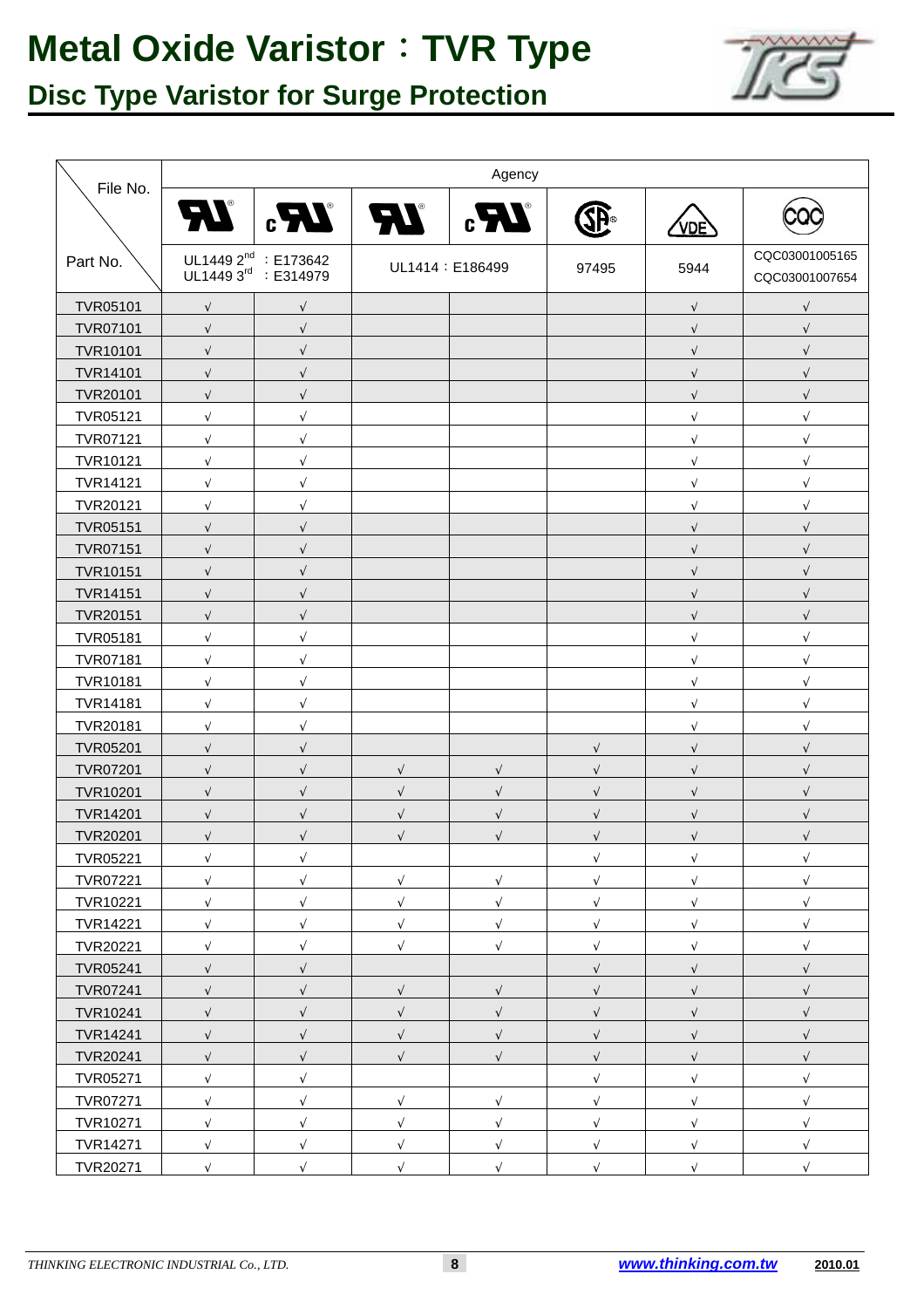

| File No.        |                      |                                                                      |            | Agency           |            |            |                                  |
|-----------------|----------------------|----------------------------------------------------------------------|------------|------------------|------------|------------|----------------------------------|
|                 |                      | $27$ $27$ $27$                                                       |            |                  |            | <b>VDE</b> |                                  |
| Part No.        |                      | UL1449 2 <sup>nd</sup> : E173642<br>UL1449 3 <sup>rd</sup> : E314979 |            | UL1414 : E186499 | 97495      | 5944       | CQC03001005165<br>CQC03001007654 |
| TVR05301        | $\sqrt{ }$           | V                                                                    |            |                  | $\sqrt{ }$ | $\sqrt{ }$ |                                  |
| TVR07301        | $\sqrt{}$            | $\sqrt{ }$                                                           | $\sqrt{ }$ | $\sqrt{ }$       | $\sqrt{ }$ | $\sqrt{}$  |                                  |
| TVR10301        | $\sqrt{}$            | $\sqrt{ }$                                                           | $\sqrt{ }$ | $\sqrt{ }$       | $\sqrt{ }$ | $\sqrt{ }$ | $\sqrt{ }$                       |
| TVR14301        | $\sqrt{ }$           | $\sqrt{}$                                                            | $\sqrt{}$  | $\sqrt{ }$       | $\sqrt{}$  | $\sqrt{}$  | V                                |
| TVR20301        | $\sqrt{}$            | $\sqrt{ }$                                                           | $\sqrt{}$  | $\sqrt{ }$       | $\sqrt{ }$ | $\sqrt{ }$ | $\sqrt{ }$                       |
| TVR05331        | $\sqrt{}$            | $\sqrt{}$                                                            |            |                  | $\sqrt{ }$ | $\sqrt{ }$ | $\sqrt{ }$                       |
| <b>TVR07331</b> | $\sqrt{}$            | $\sqrt{}$                                                            | $\sqrt{ }$ | $\sqrt{ }$       | $\sqrt{ }$ | $\sqrt{}$  | V                                |
| TVR10331        | $\sqrt{}$            | $\sqrt{}$                                                            | $\sqrt{}$  | $\sqrt{}$        | $\sqrt{ }$ | $\sqrt{}$  |                                  |
| TVR14331        | $\sqrt{\phantom{a}}$ | $\sqrt{ }$                                                           | $\sqrt{}$  | $\sqrt{ }$       | $\sqrt{}$  | $\sqrt{}$  | $\sqrt{}$                        |
| TVR20331        | $\sqrt{ }$           | $\sqrt{ }$                                                           | $\sqrt{ }$ | $\sqrt{ }$       | $\sqrt{ }$ | $\sqrt{}$  | $\sqrt{ }$                       |
| TVR05361        | $\sqrt{}$            | $\sqrt{ }$                                                           |            |                  | $\sqrt{}$  | $\sqrt{}$  | $\sqrt{}$                        |
| TVR07361        | $\sqrt{\phantom{a}}$ | $\sqrt{ }$                                                           | $\sqrt{}$  | $\sqrt{ }$       | $\sqrt{ }$ | $\sqrt{}$  | $\sqrt{}$                        |
| TVR10361        | $\sqrt{}$            | $\sqrt{ }$                                                           | $\sqrt{}$  | $\sqrt{ }$       | $\sqrt{ }$ | $\sqrt{}$  | $\sqrt{}$                        |
| TVR14361        | $\sqrt{}$            | $\sqrt{ }$                                                           | $\sqrt{ }$ | $\sqrt{ }$       | $\sqrt{ }$ | $\sqrt{}$  | $\sqrt{ }$                       |
| TVR20361        | $\sqrt{}$            | $\sqrt{ }$                                                           | $\sqrt{}$  | $\sqrt{}$        | $\sqrt{ }$ | $\sqrt{}$  | $\sqrt{ }$                       |
| TVR05391        | $\sqrt{}$            | $\sqrt{}$                                                            |            |                  | $\sqrt{ }$ | $\sqrt{}$  |                                  |
| <b>TVR07391</b> | $\sqrt{}$            | $\sqrt{ }$                                                           | $\sqrt{ }$ | $\sqrt{ }$       | $\sqrt{ }$ | $\sqrt{}$  | $\sqrt{ }$                       |
| TVR10391        | $\sqrt{}$            | V                                                                    | $\sqrt{ }$ | $\sqrt{ }$       | $\sqrt{ }$ | $\sqrt{ }$ |                                  |
| TVR14391        | $\sqrt{}$            | $\sqrt{}$                                                            | $\sqrt{}$  | $\sqrt{}$        | $\sqrt{}$  | $\sqrt{}$  |                                  |
| TVR20391        | $\sqrt{}$            | $\sqrt{}$                                                            | $\sqrt{2}$ | $\sqrt{ }$       | $\sqrt{ }$ | $\sqrt{}$  |                                  |
| TVR05431        | $\sqrt{}$            | $\sqrt{ }$                                                           |            |                  | $\sqrt{ }$ | $\sqrt{}$  | $\sqrt{}$                        |
| TVR07431        | $\sqrt{}$            | $\sqrt{ }$                                                           | $\sqrt{ }$ | $\sqrt{ }$       | $\sqrt{ }$ | $\sqrt{ }$ | $\sqrt{}$                        |
| TVR10431        | $\sqrt{ }$           | $\sqrt{ }$                                                           | $\sqrt{}$  | $\sqrt{}$        | $\sqrt{ }$ | $\sqrt{}$  | $\sqrt{}$                        |
| TVR14431        | $\sqrt{}$            | $\sqrt{ }$                                                           | $\sqrt{}$  | $\sqrt{ }$       | $\sqrt{ }$ | $\sqrt{ }$ | $\sqrt{ }$                       |
| TVR20431        | $\sqrt{}$            | $\sqrt{}$                                                            | $\sqrt{}$  | $\sqrt{ }$       | $\sqrt{ }$ | $\sqrt{ }$ | $\sqrt{}$                        |
| TVR05471        | $\sqrt{ }$           |                                                                      |            |                  | $\sqrt{}$  | V          |                                  |
| <b>TVR07471</b> | $\sqrt{ }$           | $\sqrt{ }$                                                           | $\sqrt{}$  | $\sqrt{ }$       | $\sqrt{ }$ | $\sqrt{}$  |                                  |
| <b>TVR10471</b> | $\sqrt{\phantom{a}}$ | $\sqrt{ }$                                                           | $\sqrt{}$  | $\sqrt{}$        | $\sqrt{ }$ | $\sqrt{}$  | $\sqrt{ }$                       |
| <b>TVR14471</b> | $\sqrt{}$            | $\sqrt{ }$                                                           | $\sqrt{ }$ | $\sqrt{ }$       | $\sqrt{ }$ | $\sqrt{}$  | $\sqrt{ }$                       |
| <b>TVR20471</b> | $\sqrt{}$            | $\sqrt{ }$                                                           | $\sqrt{}$  | $\sqrt{}$        | $\sqrt{ }$ | $\sqrt{}$  | $\sqrt{ }$                       |
| TVR05511        |                      |                                                                      |            |                  |            | $\sqrt{}$  |                                  |
| TVR07511        | $\sqrt{ }$           | $\sqrt{}$                                                            | $\sqrt{}$  | $\sqrt{}$        |            | $\sqrt{}$  | $\sqrt{}$                        |
| TVR10511        | $\sqrt{}$            | $\sqrt{}$                                                            | $\sqrt{}$  | $\sqrt{}$        |            | $\sqrt{ }$ | $\sqrt{ }$                       |
| <b>TVR14511</b> | $\sqrt{}$            | $\sqrt{ }$                                                           | $\sqrt{}$  | $\sqrt{}$        |            | $\sqrt{}$  | V                                |
| TVR20511        | $\sqrt{}$            | $\sqrt{}$                                                            | $\sqrt{}$  | $\sqrt{}$        |            | $\sqrt{ }$ |                                  |
| TVR05561        |                      |                                                                      |            |                  |            | $\sqrt{}$  | $\sqrt{ }$                       |
| <b>TVR07561</b> | $\sqrt{}$            | $\sqrt{ }$                                                           | $\sqrt{ }$ | $\sqrt{ }$       |            | $\sqrt{ }$ |                                  |
| TVR10561        | $\sqrt{}$            | $\sqrt{}$                                                            | $\sqrt{}$  | $\sqrt{}$        |            | $\sqrt{}$  | $\sqrt{ }$                       |
| <b>TVR14561</b> | $\sqrt{\phantom{a}}$ | $\sqrt{}$                                                            | $\sqrt{}$  | $\sqrt{}$        |            | $\sqrt{}$  |                                  |
| TVR20561        | $\sqrt{\phantom{a}}$ | $\sqrt{ }$                                                           | $\sqrt{}$  | $\sqrt{ }$       |            | $\sqrt{ }$ | $\sqrt{ }$                       |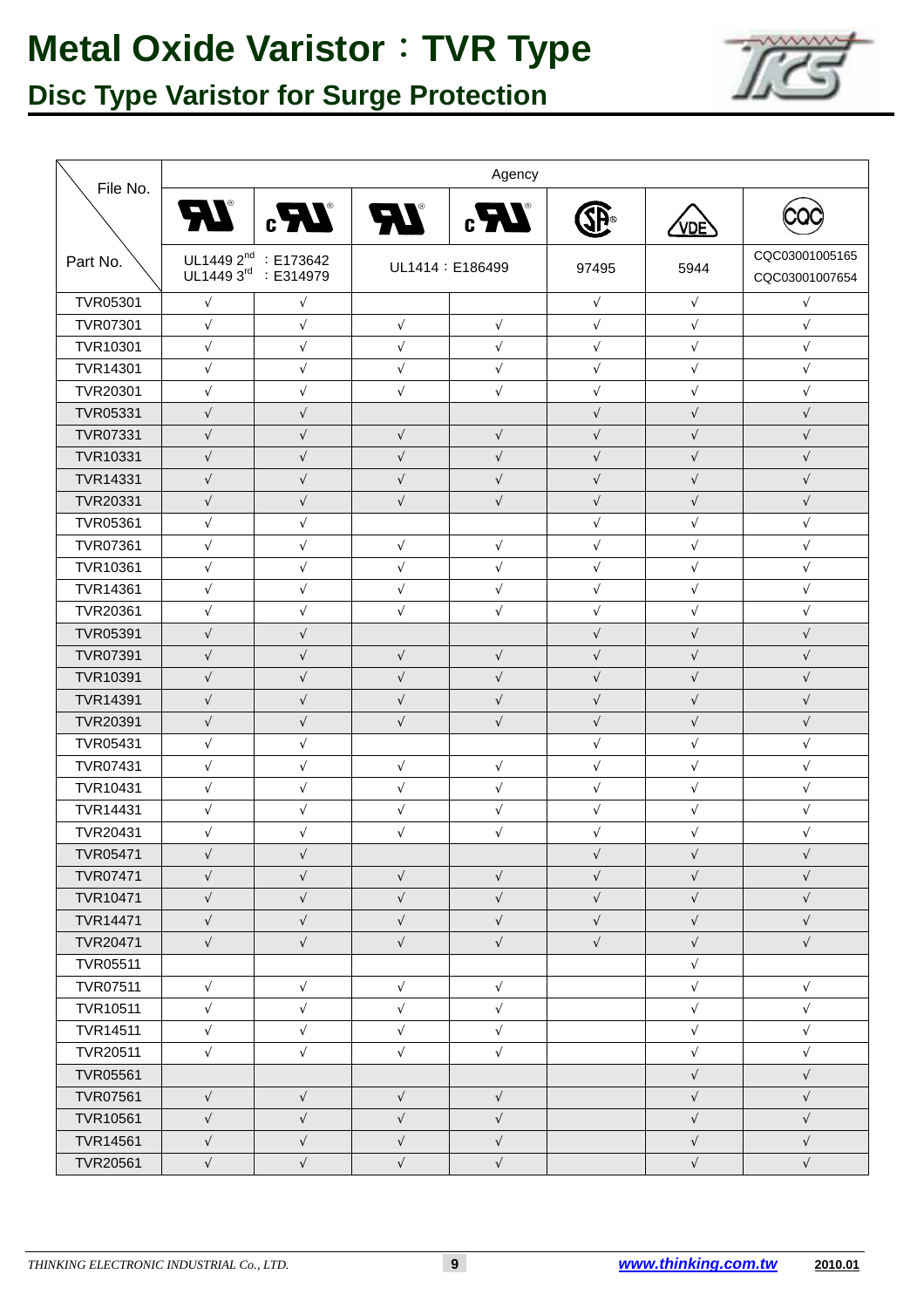

| File No.        | Agency                                                   |                  |                                   |                          |             |                          |                                  |  |  |  |  |
|-----------------|----------------------------------------------------------|------------------|-----------------------------------|--------------------------|-------------|--------------------------|----------------------------------|--|--|--|--|
|                 | <b>AT</b>                                                | $\boldsymbol{Z}$ | $\boldsymbol{H}$ $\boldsymbol{H}$ |                          | <b>SP</b> ® | <b>VDE</b>               |                                  |  |  |  |  |
| Part No.        | UL1449 2 <sup>nd</sup> : E173642<br>UL1449 3rd : E314979 |                  |                                   | UL1414: E186499          | 97495       | 5944                     | CQC03001005165<br>CQC03001007654 |  |  |  |  |
| TVR05621        |                                                          |                  |                                   |                          |             |                          |                                  |  |  |  |  |
| <b>TVR07621</b> | $\sqrt{}$                                                | $\sqrt{}$        | $\sqrt{ }$                        | $\sqrt{}$                | $\sqrt{ }$  |                          |                                  |  |  |  |  |
| TVR10621        | $\sqrt{}$                                                | $\sqrt{}$        | $\sqrt{}$                         | $\sqrt{ }$               | $\sqrt{ }$  | $\sqrt{ }$               |                                  |  |  |  |  |
| <b>TVR14621</b> | $\sqrt{}$                                                |                  |                                   |                          | $\sqrt{ }$  |                          |                                  |  |  |  |  |
| <b>TVR20621</b> | $\sqrt{}$                                                | $\sqrt{}$        | $\sqrt{}$                         | $\sqrt{ }$               | $\sqrt{ }$  | V                        |                                  |  |  |  |  |
| TVR05681        |                                                          |                  |                                   |                          |             | N                        |                                  |  |  |  |  |
| TVR07681        | $\sqrt{ }$                                               | $\sqrt{}$        | $\sqrt{}$                         | $\sqrt{ }$               | $\sqrt{ }$  | $\sqrt{ }$               | V                                |  |  |  |  |
| TVR10681        | $\sqrt{}$                                                | $\sqrt{2}$       | $\sqrt{}$                         | $\sqrt{ }$               | $\sqrt{ }$  | $\sqrt{}$                |                                  |  |  |  |  |
| TVR14681        | $\sqrt{\phantom{a}}$                                     | $\sqrt{}$        | $\sqrt{\phantom{a}}$              | $\sqrt{}$                | $\sqrt{ }$  | $\sqrt{ }$               |                                  |  |  |  |  |
| <b>TVR20681</b> | $\sqrt{}$                                                |                  | $\sqrt{}$                         | $\sqrt{ }$               | $\sqrt{ }$  | N                        |                                  |  |  |  |  |
| <b>TVR07751</b> | $\sqrt{}$                                                |                  |                                   |                          | $\sqrt{ }$  | V                        |                                  |  |  |  |  |
| <b>TVR10751</b> | $\sqrt{}$                                                |                  |                                   |                          |             |                          |                                  |  |  |  |  |
| <b>TVR14751</b> | $\sqrt{}$                                                |                  |                                   |                          | $\sqrt{ }$  |                          |                                  |  |  |  |  |
| TVR20751        | $\sqrt{}$                                                |                  | $\sqrt{ }$                        | $\sqrt{ }$               | $\sqrt{ }$  | $\sqrt{2}$               |                                  |  |  |  |  |
| <b>TVR07821</b> | $\sqrt{}$                                                |                  |                                   |                          | $\sqrt{ }$  | N                        | N                                |  |  |  |  |
| TVR10821        | $\sqrt{}$                                                |                  | $\sqrt{}$                         | $\sqrt{}$                | $\sqrt{ }$  |                          |                                  |  |  |  |  |
| TVR14821        | $\sqrt{\phantom{a}}$                                     |                  |                                   |                          |             |                          |                                  |  |  |  |  |
| <b>TVR20821</b> | $\sqrt{}$                                                |                  | $\sqrt{ }$                        | V                        | V           | N                        |                                  |  |  |  |  |
| TVR10911        | $\sqrt{}$                                                |                  | $\sqrt{}$                         |                          | $\sqrt{ }$  |                          |                                  |  |  |  |  |
| <b>TVR14911</b> | $\sqrt{ }$                                               |                  |                                   |                          | $\sqrt{}$   |                          |                                  |  |  |  |  |
| <b>TVR20911</b> | $\sqrt{}$                                                |                  | $\sqrt{}$                         | $\sqrt{}$                | $\sqrt{ }$  | N                        |                                  |  |  |  |  |
| <b>TVR10102</b> | $\sqrt{}$                                                |                  | $\sqrt{}$                         | $\sqrt{ }$               | $\sqrt{ }$  | $\sqrt{ }$               |                                  |  |  |  |  |
| TVR14102        | $\sqrt{}$                                                |                  |                                   | $\overline{\mathcal{N}}$ | $\sqrt{ }$  | $\sqrt{2}$               |                                  |  |  |  |  |
| TVR20102        | $\sqrt{}$                                                |                  |                                   |                          | $\sqrt{}$   | $\overline{\mathcal{N}}$ |                                  |  |  |  |  |
| <b>TVR10112</b> | $\sqrt{\phantom{a}}$                                     |                  |                                   | $\sqrt{ }$               | $\sqrt{ }$  |                          |                                  |  |  |  |  |
| TVR14112        | $\sqrt{ }$                                               | V                | $\sqrt{ }$                        | $\sqrt{ }$               | $\sqrt{ }$  | $\sqrt{ }$               | $\sqrt{ }$                       |  |  |  |  |
| TVR20112        | $\sqrt{}$                                                | $\sqrt{}$        | $\sqrt{}$                         | $\sqrt{ }$               | $\sqrt{ }$  | $\sqrt{ }$               | $\sqrt{ }$                       |  |  |  |  |
| TVR10122        | $\sqrt{}$                                                | $\sqrt{}$        |                                   |                          |             |                          |                                  |  |  |  |  |
| <b>TVR14122</b> | $\sqrt{}$                                                | $\sqrt{}$        |                                   |                          |             |                          |                                  |  |  |  |  |
| <b>TVR20122</b> | $\sqrt{}$                                                | V                |                                   |                          |             |                          |                                  |  |  |  |  |
| TVR10142        | $\sqrt{}$                                                |                  |                                   |                          |             |                          |                                  |  |  |  |  |
| <b>TVR14142</b> | $\sqrt{}$                                                |                  |                                   |                          |             |                          |                                  |  |  |  |  |
| <b>TVR20142</b> | $\sqrt{}$                                                |                  |                                   |                          |             |                          |                                  |  |  |  |  |
| TVR10162        | $\sqrt{}$                                                | V                |                                   |                          |             |                          |                                  |  |  |  |  |
| <b>TVR14162</b> | $\sqrt{}$                                                | $\sqrt{}$        |                                   |                          |             |                          |                                  |  |  |  |  |
| <b>TVR20162</b> | $\sqrt{}$                                                | $\sqrt{}$        |                                   |                          |             |                          |                                  |  |  |  |  |
| <b>TVR10182</b> | $\sqrt{ }$                                               | $\sqrt{}$        |                                   |                          |             |                          |                                  |  |  |  |  |
| <b>TVR14182</b> | $\sqrt{\phantom{a}}$                                     | $\sqrt{}$        |                                   |                          |             |                          |                                  |  |  |  |  |
| <b>TVR20182</b> | $\sqrt{\phantom{a}}$                                     | $\sqrt{}$        |                                   |                          |             |                          |                                  |  |  |  |  |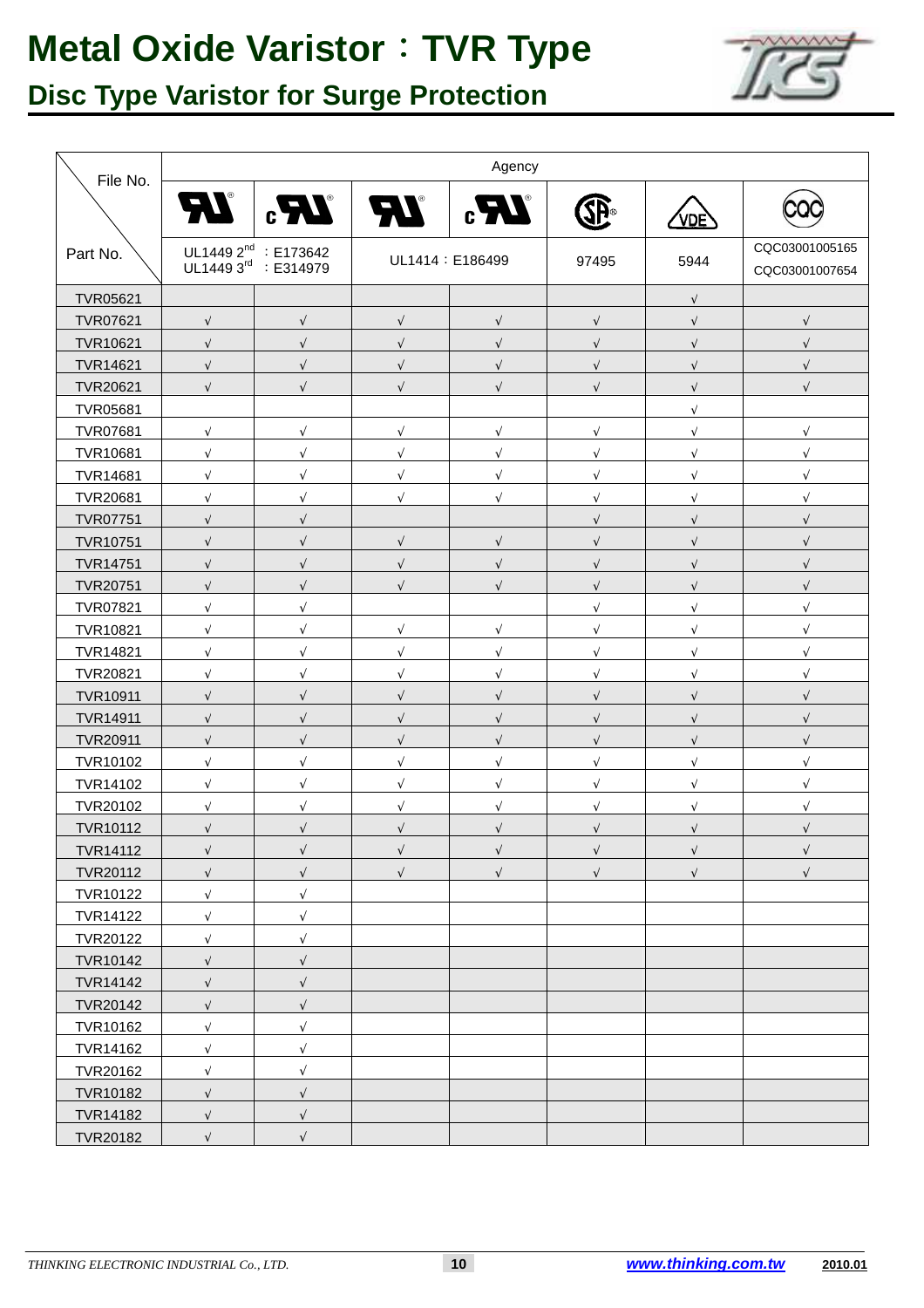### **Disc Type Varistor for Surge Protection**



#### **Power Derating Curve ■ Surge Current Standard Waveform**





#### **Max. Surge Current Derating Curves**

TVR 05180 to TVR05680

TVR05820 to TVR05751



*THINKING ELECTRONIC INDUSTRIAL Co., LTD.* **11 www.thinking.com.tw 2010.01**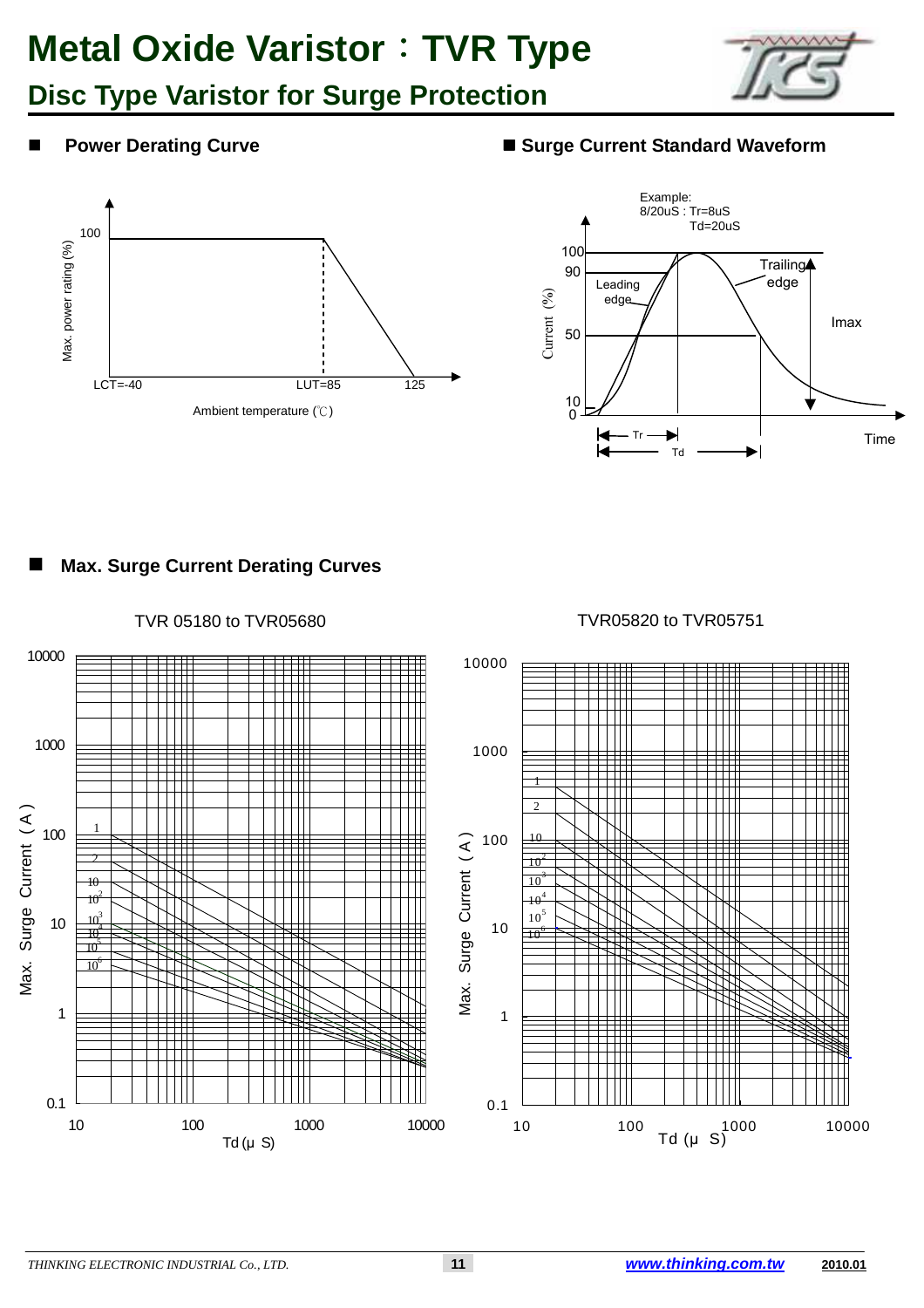

### **Disc Type Varistor for Surge Protection**

#### **Max. Surge Current Derating Curves**

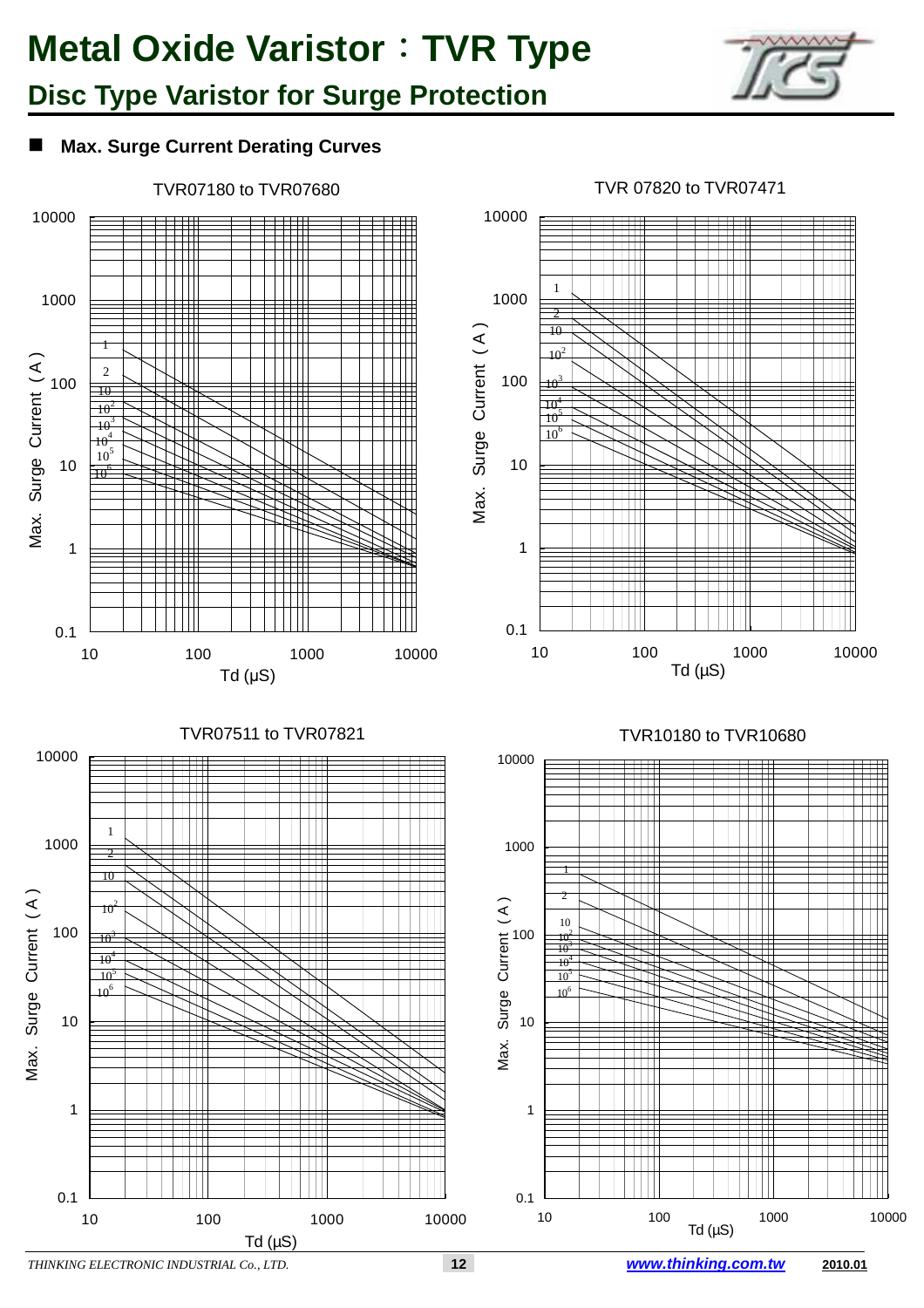

### **Disc Type Varistor for Surge Protection**

#### **Max. Surge Current Derating Curves**



*THINKING ELECTRONIC INDUSTRIAL Co., LTD.* **13 www.thinking.com.tw 2010.01**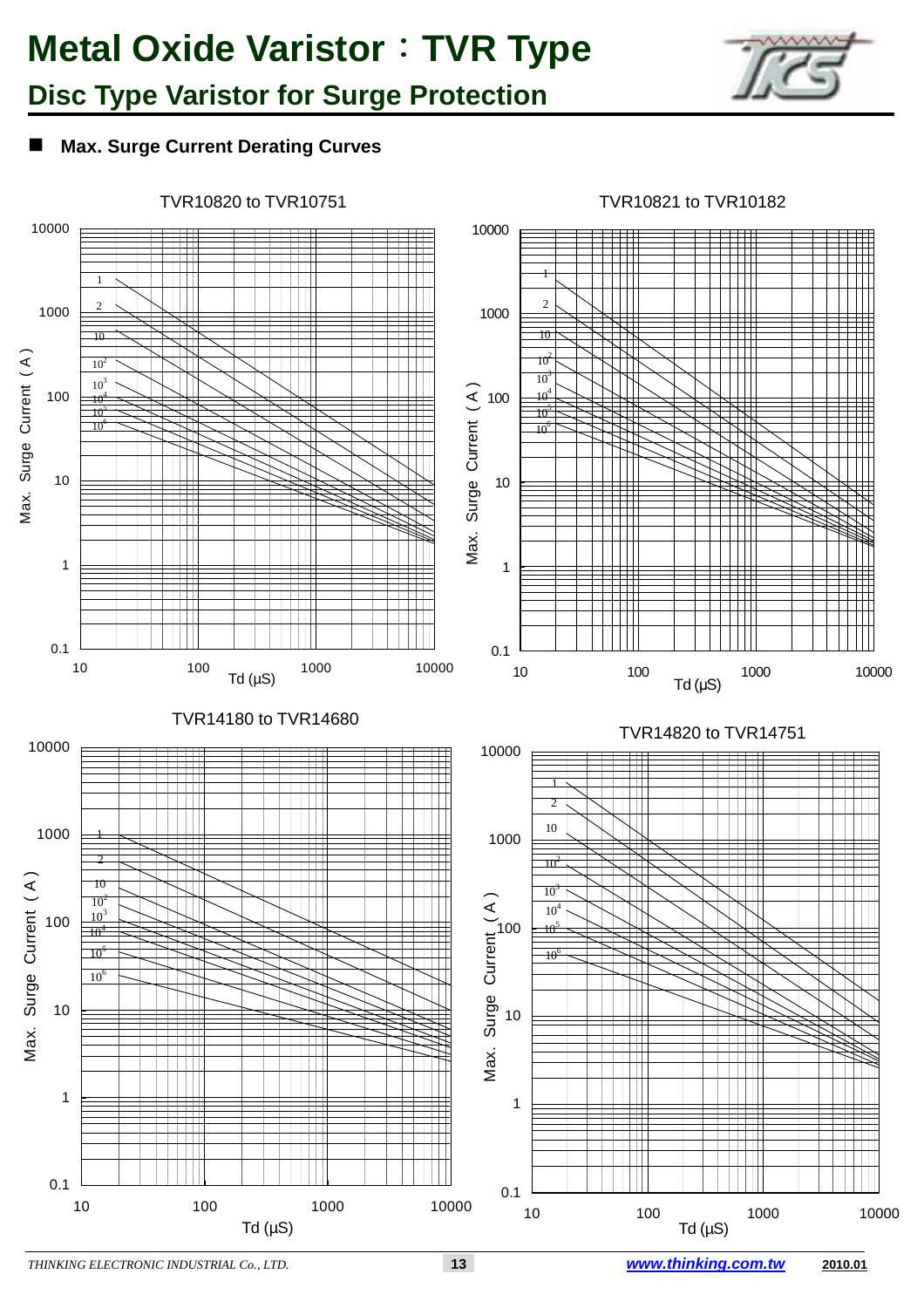

### **Disc Type Varistor for Surge Protection**

#### **Max. Surge Current Derating Curves**

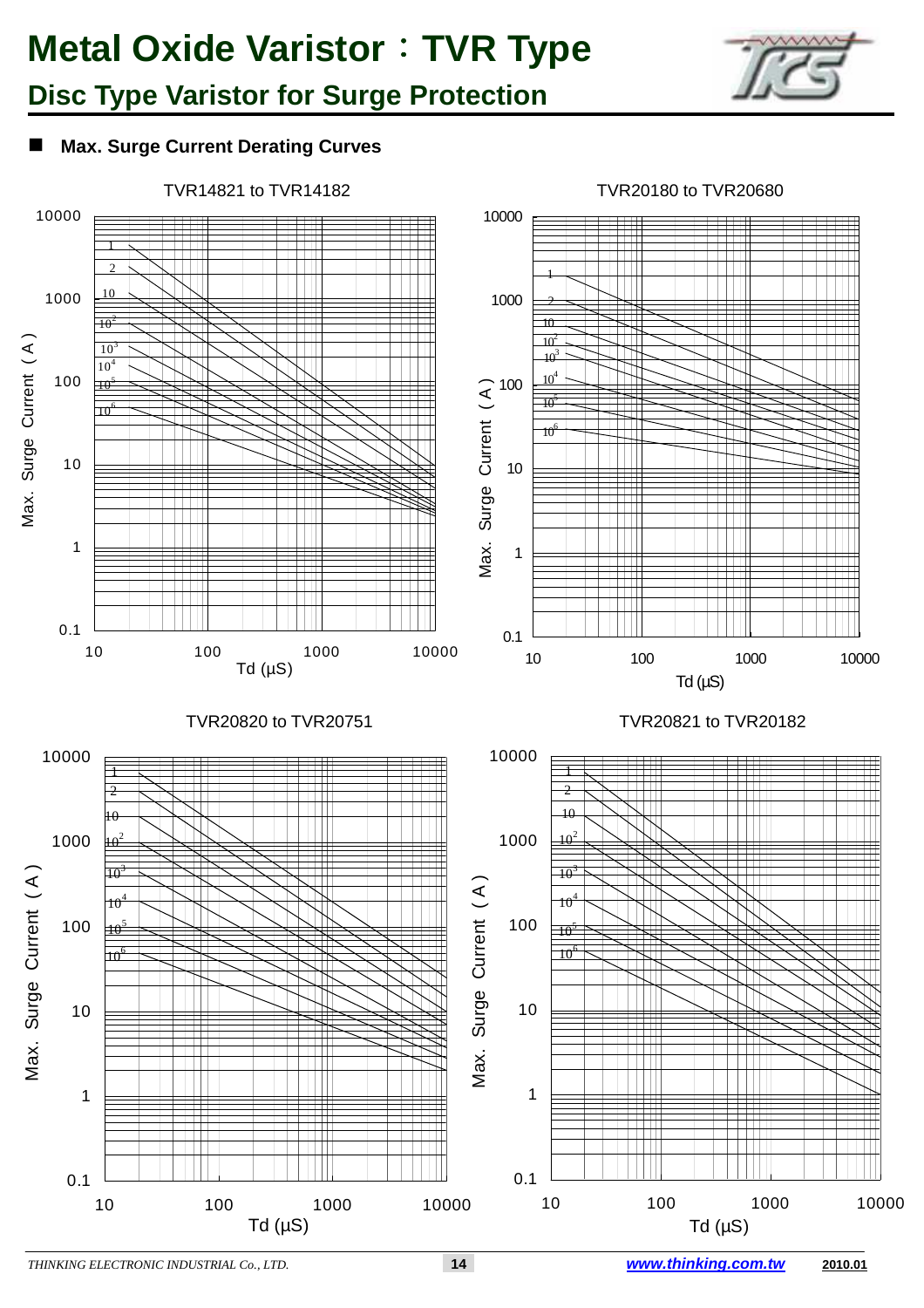

#### **Max. Leakage Current and Max. Clamping Voltage Curves**



**Max. Leakage Current and Max. Clamping Voltage Curves (TVR 05 180 to TVR 05 680)**

**Max. Leakage Current and Max. Clamping Voltage Curves (TVR 05 820 to TVR 05 751)**

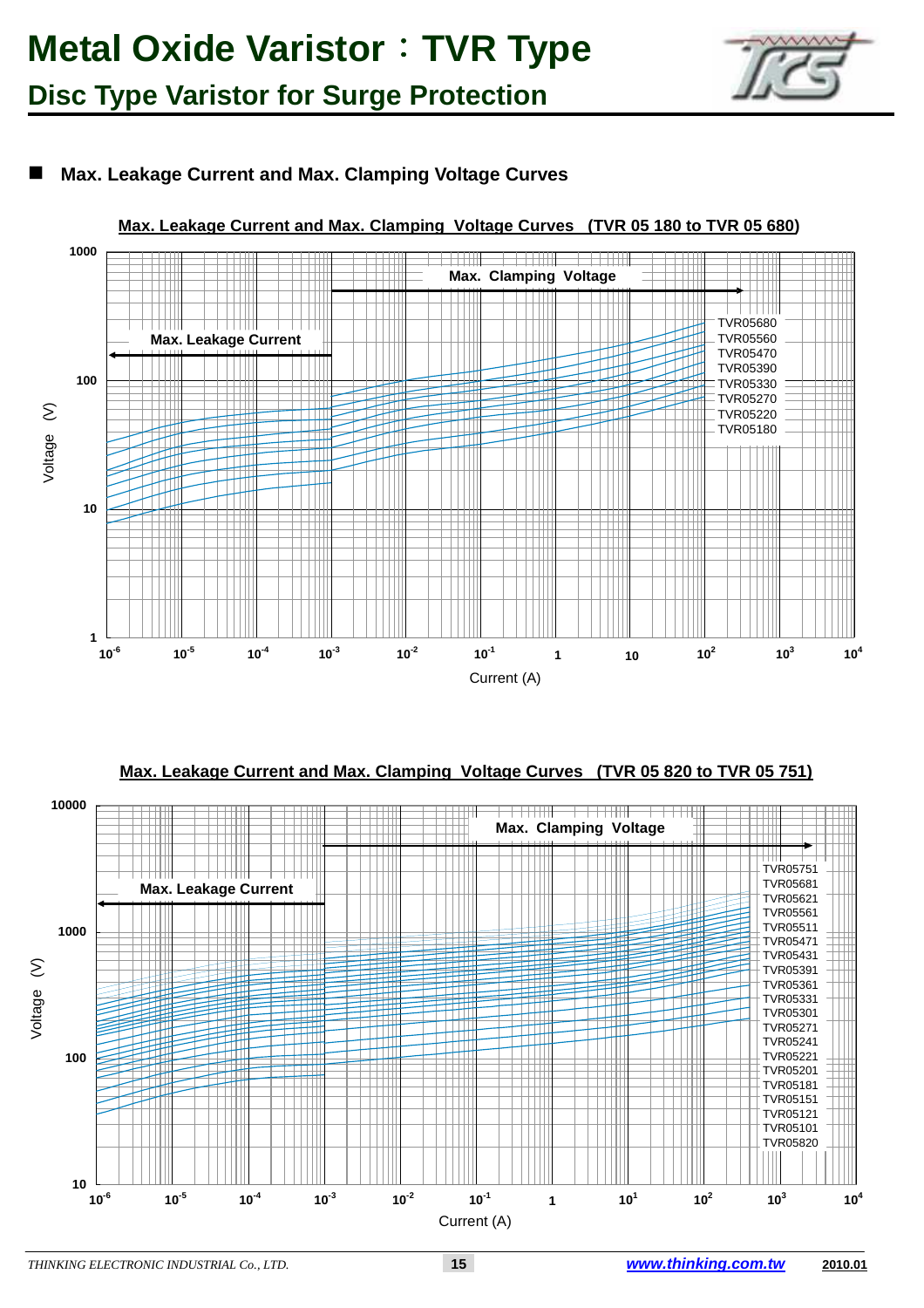

#### **Max. Leakage Current and Max. Clamping Voltage Curves (TVR 07 180 to TVR 07 680)**



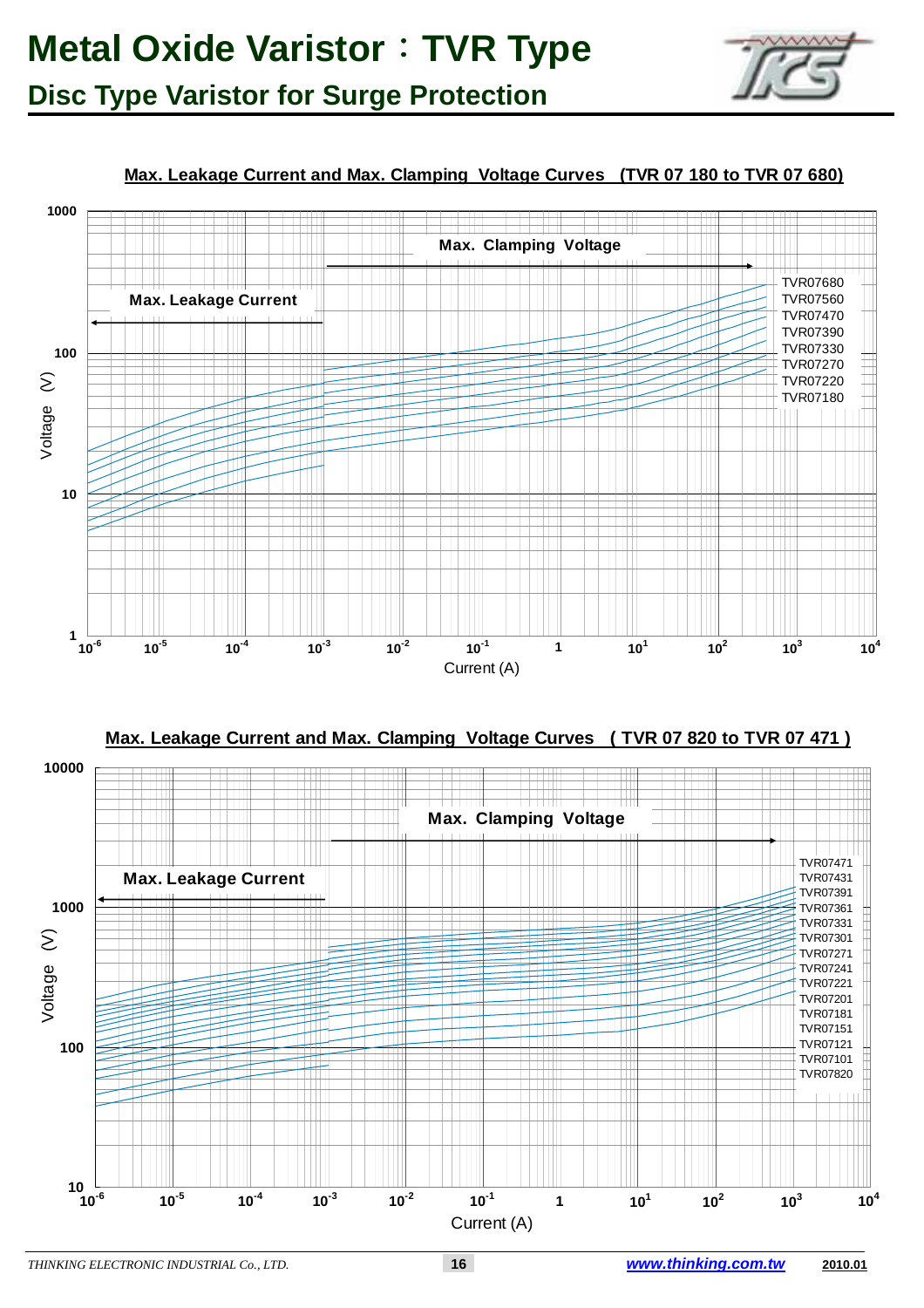

Max. Leakage Current and Max. Clamping Voltage Curves (TVR 07 511 to TVR 07 821)

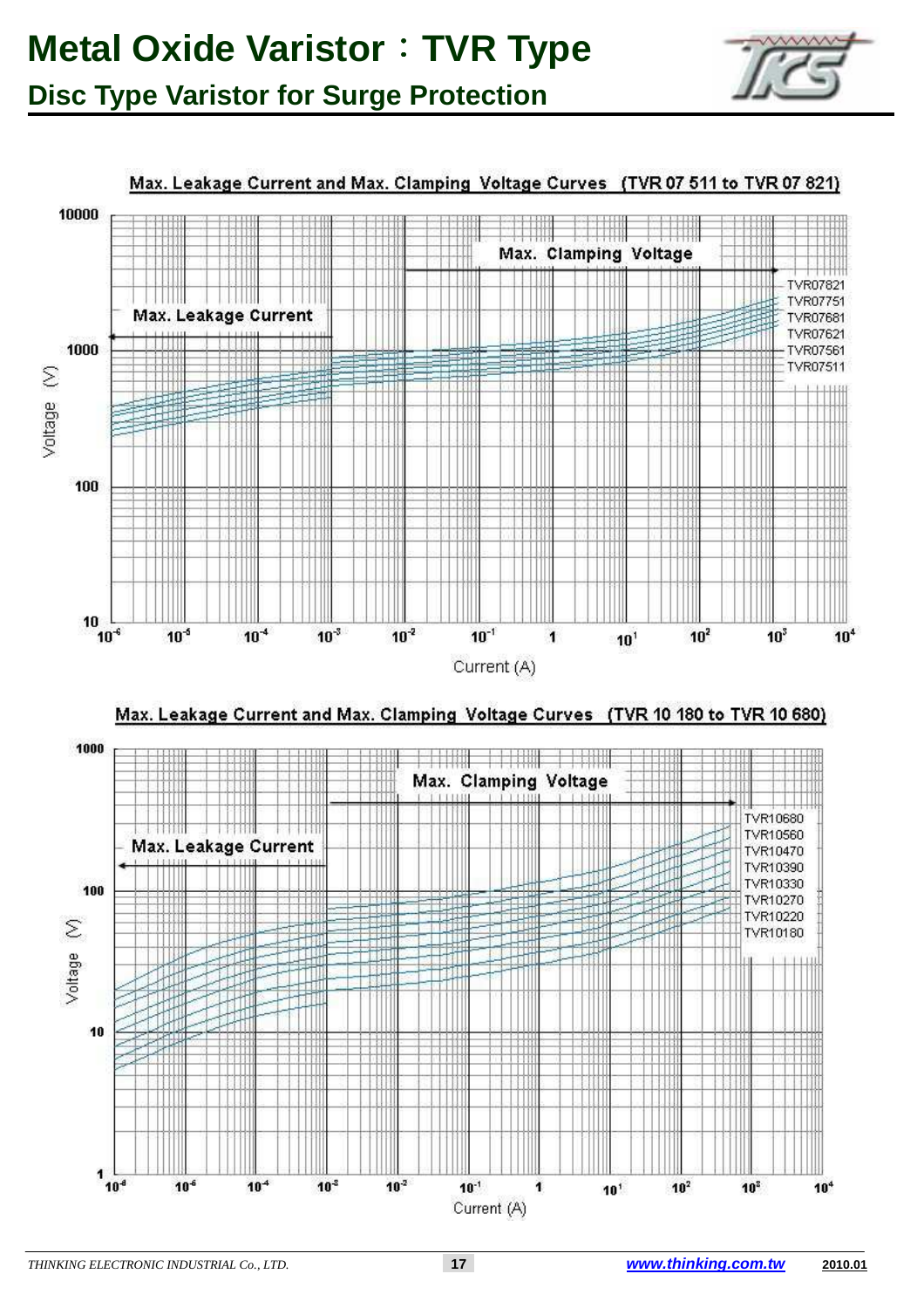





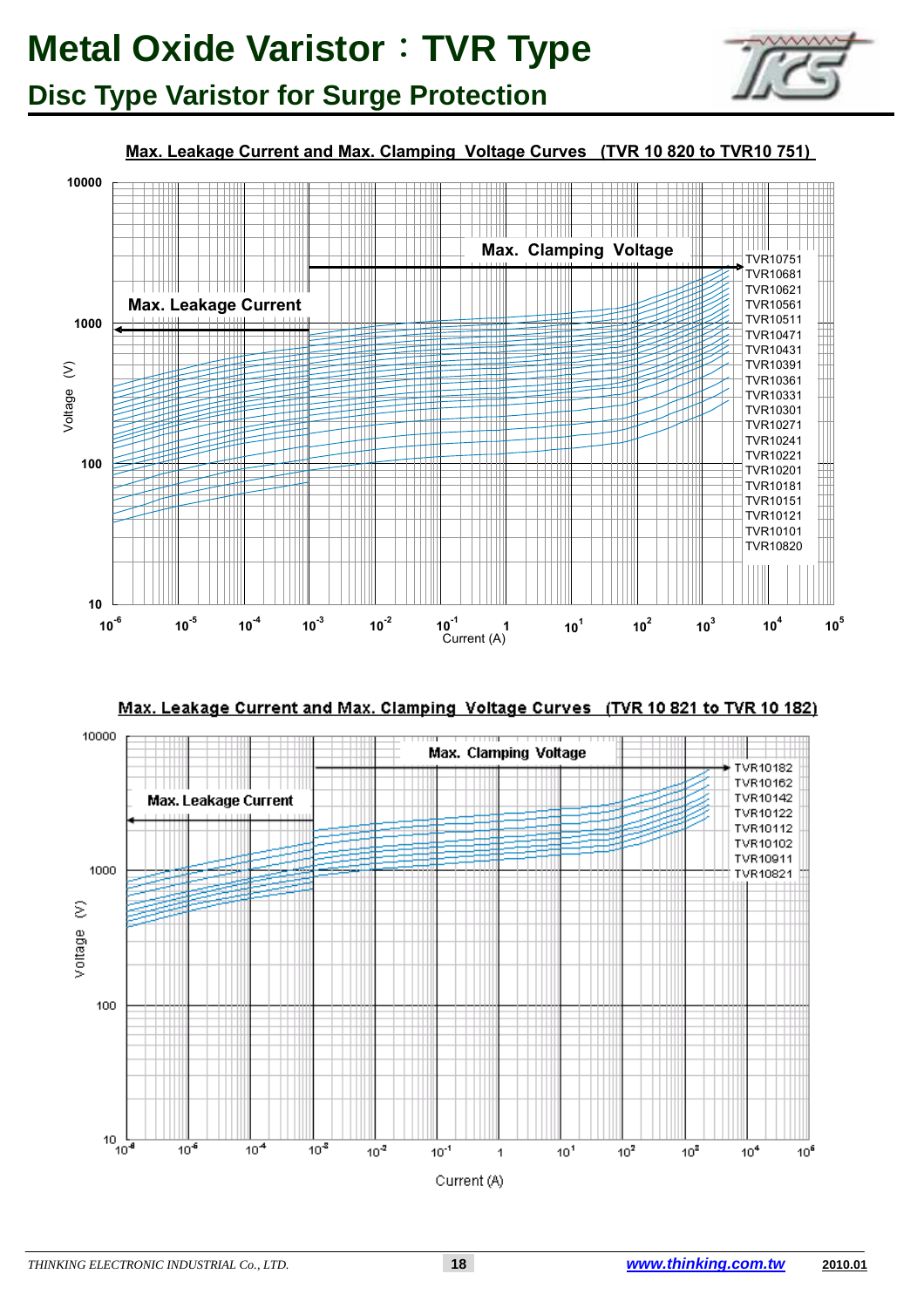

#### **Max. Leakage Current and Max. Clamping Voltage Curves (TVR14 180 to TVR14 680)**





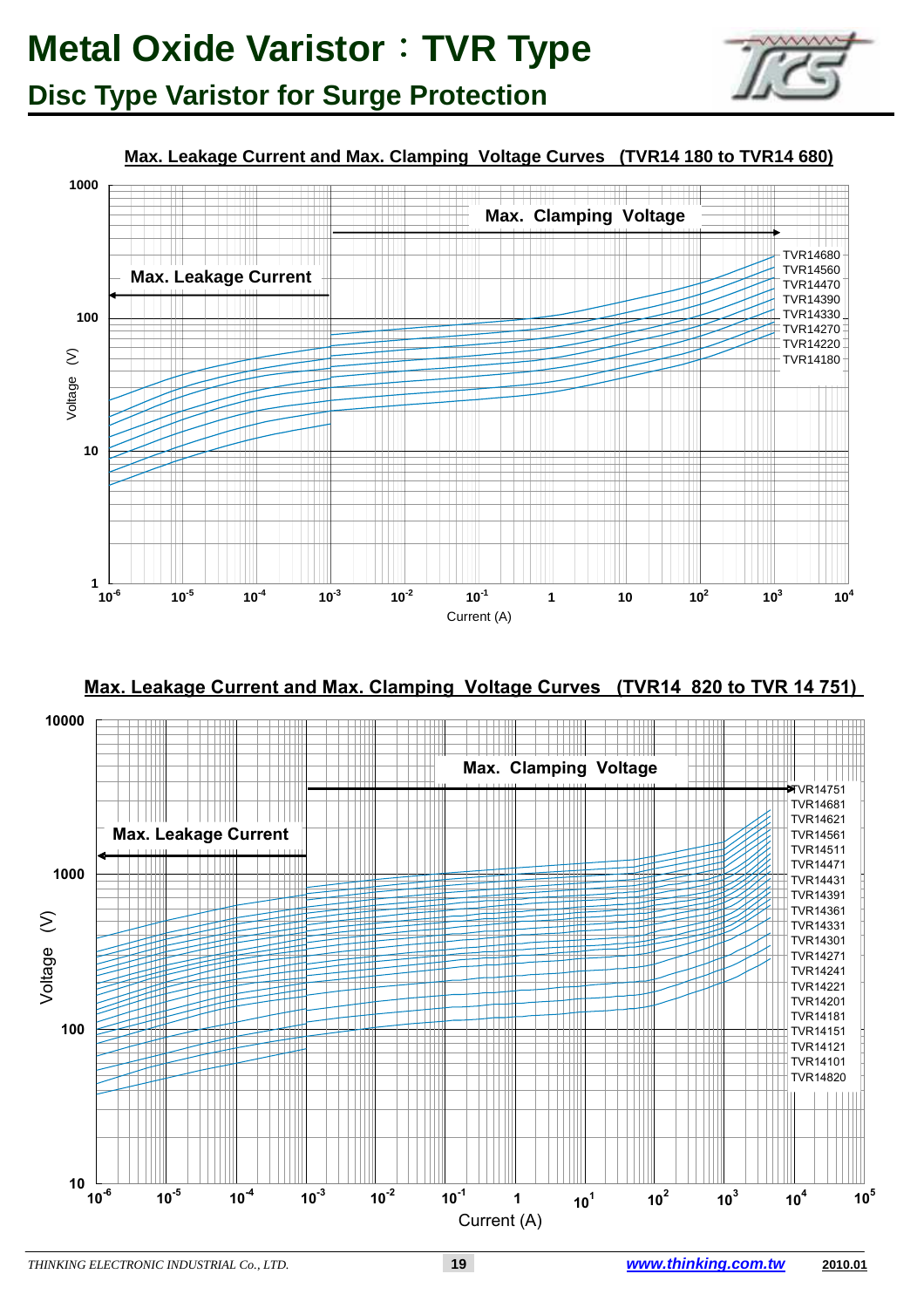

### **Disc Type Varistor for Surge Protection**

#### Max. Leakage Current and Max. Clamping Voltage Curves (TVR 14 821 to TVR 14 182)





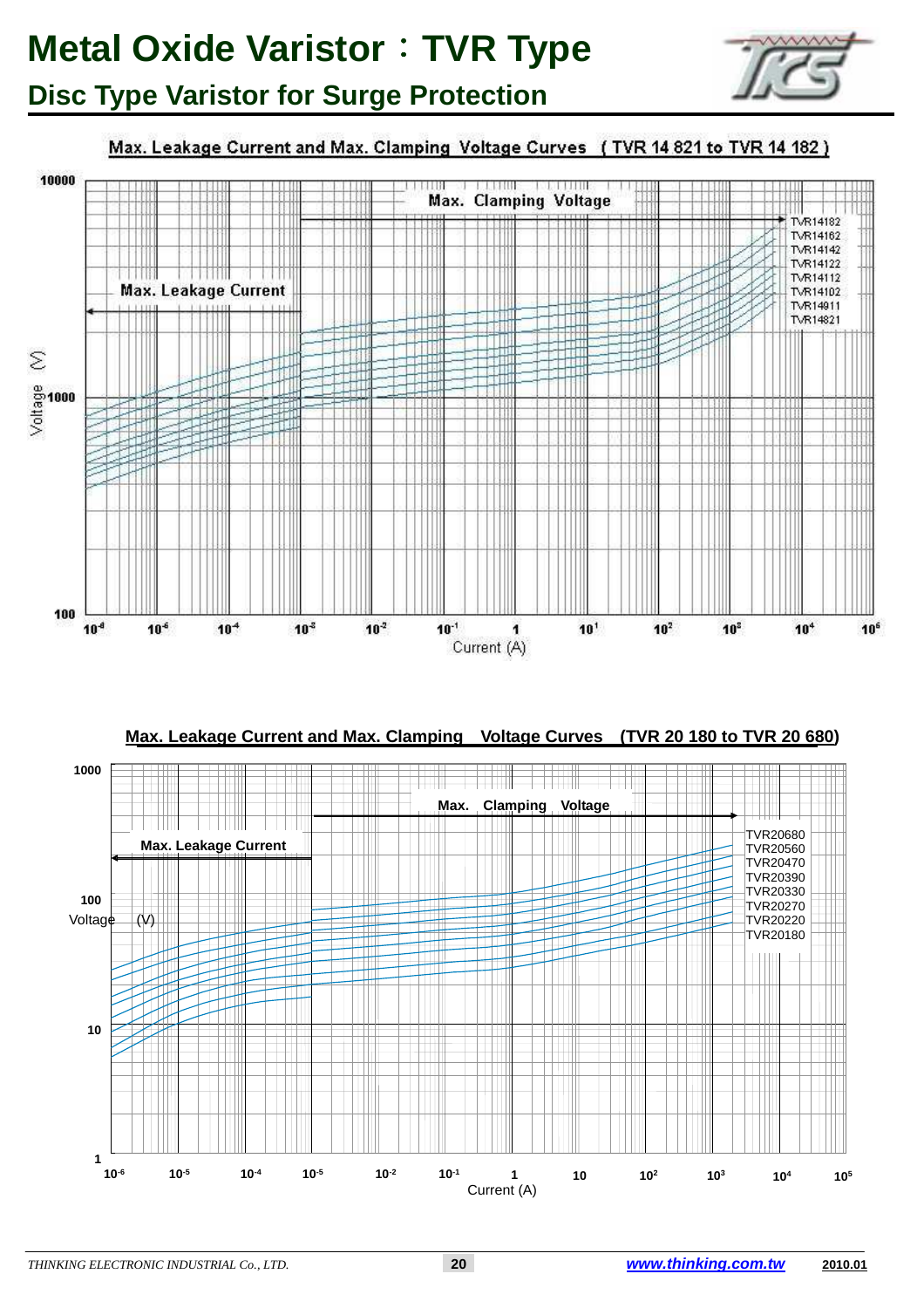



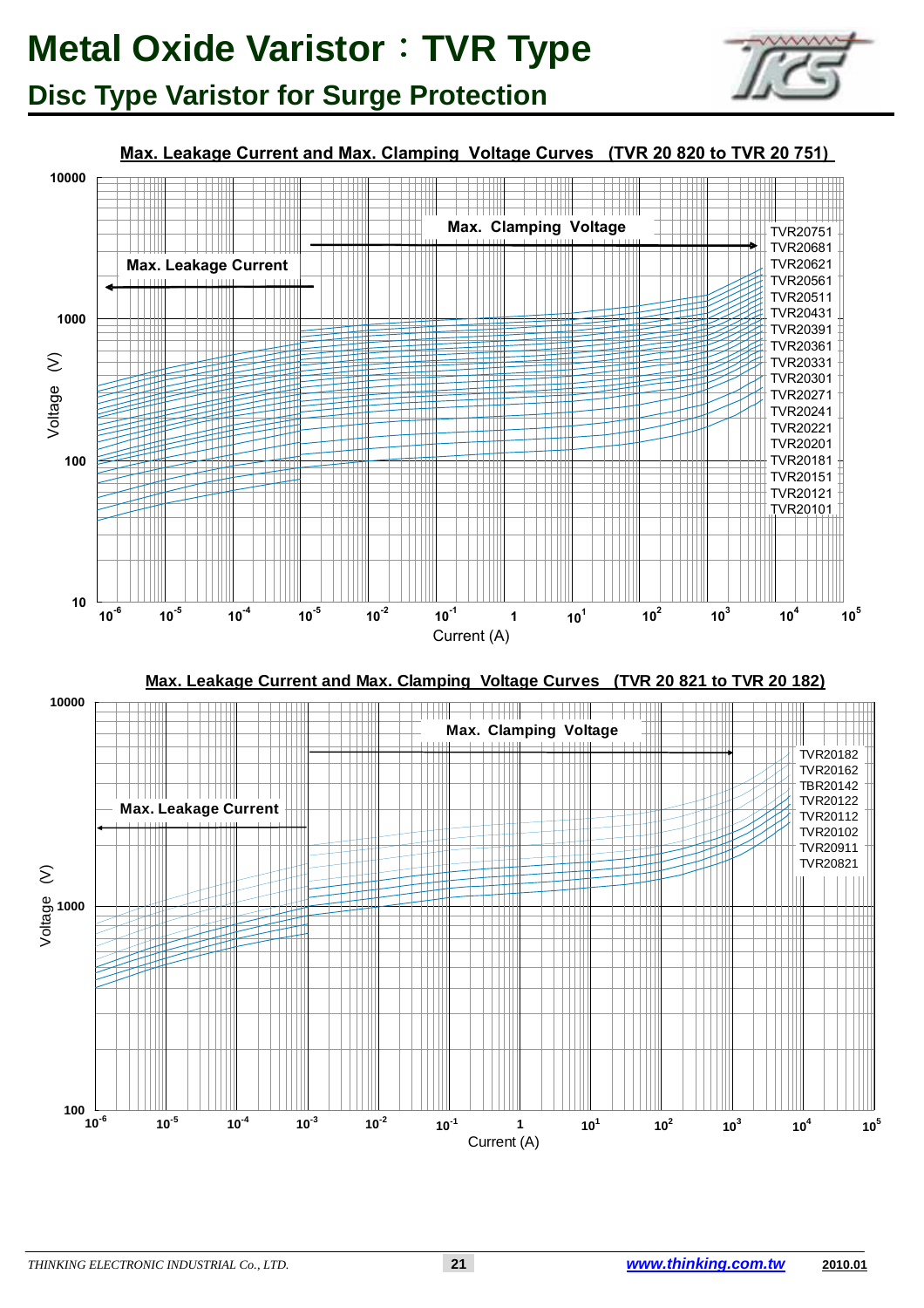

### **Disc Type Varistor for Surge Protection**

- **Soldering Recommendation** 
	- $\bullet$ **Wave Soldering Profile**



#### $\bullet$ **Recommended Reworking Conditions with Soldering Iron**

| <b>Item</b>                       | <b>Conditions</b>     |
|-----------------------------------|-----------------------|
| Temperature of Soldering Iron-tip | $360^{\circ}$ (max.)  |
| <b>Soldering Time</b>             | 3 sec (max.)          |
| Distance from Varistor            | $2 \text{ mm (min.)}$ |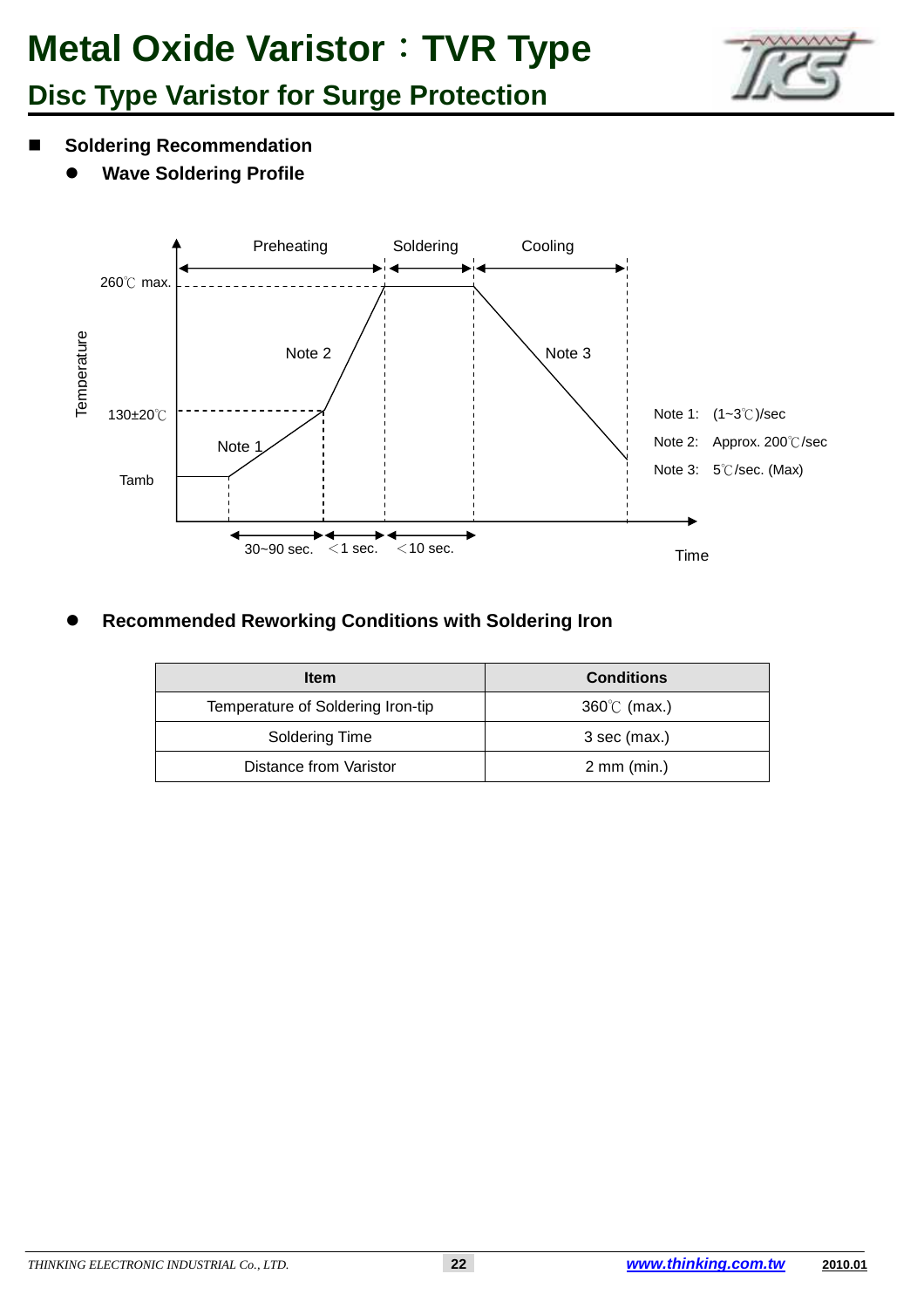

### **Disc Type Varistor for Surge Protection**

#### **Reliability**

| Item                                             | Standard                  | Test conditions / Methods                                                                                                                                                              | Specifications                                                                                                         |
|--------------------------------------------------|---------------------------|----------------------------------------------------------------------------------------------------------------------------------------------------------------------------------------|------------------------------------------------------------------------------------------------------------------------|
|                                                  |                           | Gradually applying the force specified and keeping the unit fixed for 10±1 sec.                                                                                                        |                                                                                                                        |
| Tensile<br>Strength of<br>Terminals              | IEC60068-2-21             | <b>Terminal diameter</b><br>Force<br>(Kg)<br>(mm)<br>$0.5 < d \le 0.8$<br>1.0<br>$0.8 < d \le 1.25$<br>2.0<br>1.25 < d<br>4.0                                                          | No visible damage<br>$ \triangle$ V/V <sub>1mA</sub> $ \leq$ 5%                                                        |
|                                                  |                           | Hold specimen and apply the force specified below to each lead. Bend the<br>specimen to 90°, then return to the original positi on. Repeat the procedure in<br>the opposite direction. |                                                                                                                        |
| Bending<br>Strength of<br>Terminals              | IEC 60068-2-21            | <b>Terminal diameter</b><br>Force<br>(Kg)<br>(mm)<br>$0.5 < d \le 0.8$<br>0.5<br>$0.8 < d \le 1.25$<br>1.0<br>1.25 < d<br>2.0                                                          | No visible damage<br>$ \triangle$ V/V <sub>1mA</sub> $ \leq$ 5%                                                        |
| Vibration                                        | IEC 1051-1                | Frequency range: 10 ~ 55 Hz<br>Amplitude: 0.75mm or 98 m/s <sup>2</sup><br>Direction:3 mutually perpendicular directions ,2hrs each.                                                   | $ \triangle$ V/V <sub>1mA</sub> $ \leq$ 5%<br>No visible damage                                                        |
| Solderability                                    | IEC 60068-2-20            | 235±5℃, 2±0.5 sec                                                                                                                                                                      | At least 95% of terminal<br>electrode is covered by<br>new solder                                                      |
| Resistance to<br>Soldering Heat                  | IEC 60068-2-20            | $260 \pm 5^{\circ}$ , 10 $\pm$ 1 sec                                                                                                                                                   | $\triangle$ V/V <sub>1mA</sub>   $\leq 5\%$<br>No visible damage                                                       |
| <b>High</b><br>Temperature<br>Storage            | IEC 60068-2-2             | 125±5℃ x 1000± 24 hrs                                                                                                                                                                  | $ \triangle$ V/V <sub>1mA</sub> $ \leq 5\%$                                                                            |
| Damp Heat,<br><b>Steady State</b>                | IEC 60068-2-3             | a. $40\pm2\degree$ C, 90 ~ 95 % RH, 1344HRS<br>b. $40\pm2^{\circ}$ C, 90 ~ 95 % RH, at 10%Vdc, 1344 hrs                                                                                | No visible damage<br>$\triangle$ V/V <sub>1mA</sub> $\geq 5\%$<br><b>Insulation Resistance</b><br>$\geq$ 100M $\Omega$ |
|                                                  |                           | The conditions shown below shall be repeated 5 cycles                                                                                                                                  |                                                                                                                        |
| Rapid Change<br>of Temperature                   | IEC 60068-2-14            | Step<br>Period (minutes)<br>Temperature $(\mathcal{C})$<br>$-40±3$<br>30±3<br>2<br>5±3<br>Room temperature<br>3<br>$85 + 2$<br>$30 + 3$<br>4<br>5±3<br>Room temperature                | No visible damage<br>$\Delta$ V/V <sub>1mA</sub> $\vert \leq 5\%$                                                      |
| Endurance at<br>Upper<br>Category<br>Temperature | IEC61051-4.20             | 85 $\pm$ 2 °C, 1000 $\pm$ 24 hrs, at VDC or Vrms(Max. Operating Voltage)                                                                                                               | $ \triangle$ V/V <sub>1mA</sub> $ \leq 10\%$                                                                           |
| Low<br>Temperature<br>Storage<br>(Optional)      | CECC42000                 | $-40±5^{\circ}$ C, 1000±24 hrs                                                                                                                                                         | $ \triangle$ V/V <sub>1mA</sub> $ \leq 5\%$                                                                            |
| 8/20us Surge<br>Life                             | CECC42000                 | 10,000 pulses(8/20µS), unipolar, interval 10 secs, amplitude corr. to max.<br>Surge current derating curves for 20µS                                                                   | $\triangle V_{1m}$ A $V_{1m}$   $\leq 10$ %<br>No visible damage                                                       |
| Varistor<br>Voltage Temp.<br>Coefficient         | Specification<br>Standard | 100 ( $% /$ $\degree$ ( )<br>$V_{1mA}$ at 85°C - $V_{1mA}$ at 25°C<br>1<br>x<br>х<br>$V_{1mA}$ at 25 $°C$<br>60                                                                        | $-0.05 \leq T_C \leq 0$ (% $\sqrt{C}$ )                                                                                |
| Voltage Proof                                    | IEC61051-4.8              | Metal balls method, 2500 V <sub>ac</sub> 1 min                                                                                                                                         | No visible damage                                                                                                      |

*THINKING ELECTRONIC INDUSTRIAL Co., LTD.* **23 www.thinking.com.tw 2010.01**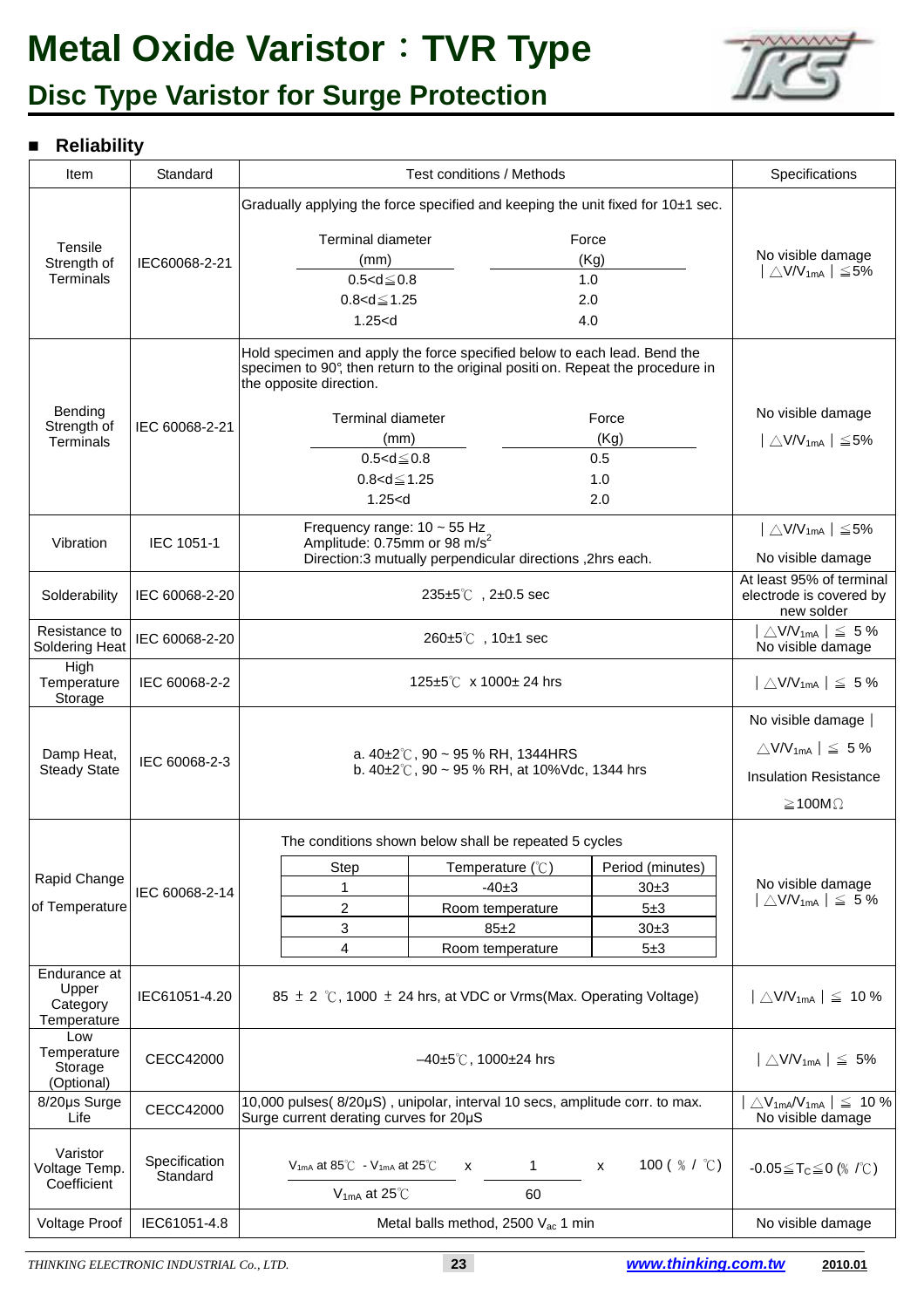

- **Packaging**
	- $\bullet$  **Taping Specification S Type (Straight lead)**



Figure B



Figure D



(Unit: mm)

| Taping       | Disc | $P_0$ | P   | $P_1$ | P <sub>2</sub> | $P_3$ | н       | $H_1$ | d     | $W_0$ | $W_1$ | $W_2$ | W  | $\triangle$ P | ∆h             | A    | $D_0$ |      |        |
|--------------|------|-------|-----|-------|----------------|-------|---------|-------|-------|-------|-------|-------|----|---------------|----------------|------|-------|------|--------|
| Code         | Size | ±0.3  | ±1  | ±1    | ±1.3           | ±1    | $+2/-0$ | Max.  | ±0.02 | ±1    | ±1    | Max.  | ±1 | Max.          | Max.           | Max. | ±0.2  | ±0.2 | Figure |
|              | 05   | 12.7  | 5   | 3.55  | 6.35           | 12.7  | 18      | 28    | 0.6   | 12    | 9     | 3     | 18 |               | 2              | 0.5  | 4     | 0.6  | A      |
|              | 07   | 12.7  | 5   | 3.55  | 6.35           | 12.7  | 18      | 30    | 0.6   | 12    | 9     | 3     | 18 |               | $\overline{2}$ | 0.5  | 4     | 0.6  | Α      |
| A            | 10   | 12.7  | 7.5 | 3.35  | 12.7           | 12.7  | 18      | 33.5  | 0.8   | 12    | 9     | 3     | 18 |               | $\overline{2}$ | 0.5  | 4     | 0.6  | B      |
| $(P0=12.7)$  | 14   | 12.7  | 7.5 | 8.55  | 12.7           | 25.4  | 18      | 38    | 0.8   | 12    | 9     | 3     | 18 |               | 2              | 0.5  | 4     | 0.6  |        |
|              | 20   | 12.7  | 7.5 | 8.55  | 12.7           | 25.4  | 18      | 40.5  | 0.8   | 12    | 9     | 3     | 18 |               | $\overline{2}$ | 0.5  | 4     | 0.6  | B      |
|              | 20   | 12.7  | 10  | 7.20  | 12.7           | 38.1  | 18      | 40.5  | 1.0   | 12    | 9     | 3     | 18 |               | $\overline{2}$ | 0.5  | 4     | 0.6  | B      |
|              | 05   | 15    | 5   | 4.7   | 7.5            | 15    | 18      | 28    | 0.6   | 12    | 9     | 3     | 18 |               | $\overline{2}$ | 0.5  | 4     | 0.6  | A      |
| Е            | 07   | 15    | 5   | 4.7   | 7.5            | 15    | 18      | 30    | 0.6   | 12    | 9     | 3     | 18 |               | $\overline{2}$ | 0.5  | 4     | 0.6  | Α      |
|              | 10   | 15    | 7.5 | 3.35  | 7.5            | 15    | 18      | 33.5  | 0.8   | 12    | 9     | 3     | 18 |               | 2              | 0.5  | 4     | 0.6  | Α      |
| $(P_0=15.0)$ | 14   | 15    | 7.5 | 3.35  | 7.5            | 30    | 18      | 38    | 0.8   | 12    | 9     | 3     | 18 |               | $\overline{2}$ | 0.5  | 4     | 0.6  | D      |
|              | 20   | 15    | 7.5 | 3.35  | 7.5            | 30    | 18      | 40.5  | 0.8   | 12    | 9     | 3     | 18 |               | $\overline{2}$ | 0.5  | 4     | 0.6  | D      |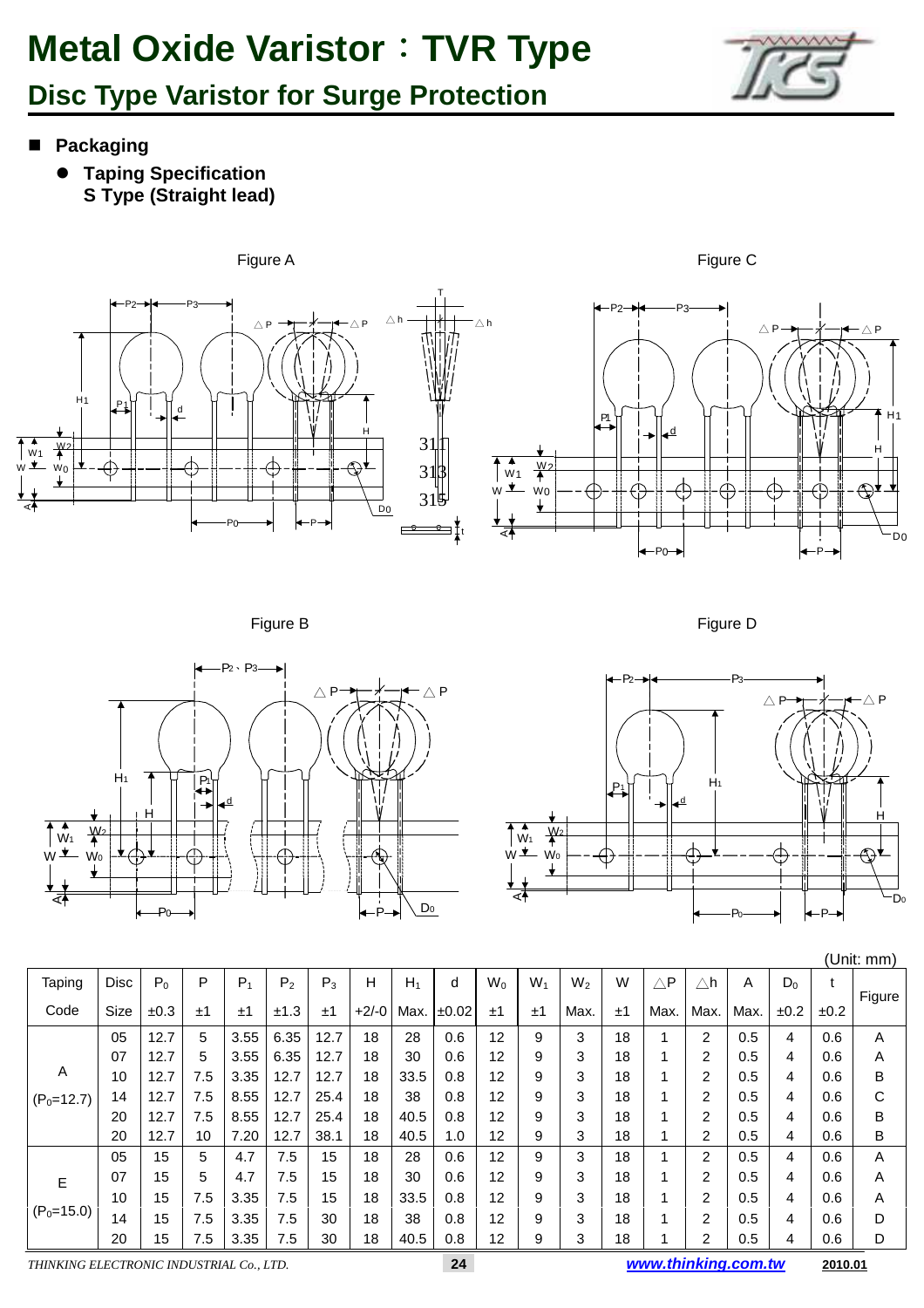

### **I Type (Inner kink lead)**



#### Figure B



Figure D



|             |             |       |     |       |                |       |       |       |       |       |       |       |    |               |                |      |       |      | (Unit: mm) |
|-------------|-------------|-------|-----|-------|----------------|-------|-------|-------|-------|-------|-------|-------|----|---------------|----------------|------|-------|------|------------|
| Taping      | <b>Disc</b> | $P_0$ | P   | $P_1$ | P <sub>2</sub> | $P_3$ | $H_0$ | $H_1$ | d     | $W_0$ | $W_1$ | $W_2$ | W  | $\triangle$ P | $\triangle$ h  | Α    | $D_0$ |      | Figure     |
| Code        | Size        | ±0.3  | ±1  | ±1    | ±1.3           | ±1    | ±0.5  | Max.  | ±0.02 | ±1    | ±1    | Max.  | ±1 | Max.          | Max.           | Max. | ±0.2  | ±0.2 |            |
|             | 05          | 12.7  | 5   | 3.55  | 6.35           | 12.7  | 16    | 28    | 0.6   | 12    | 9     | 3     | 18 |               | 2              | 0.5  | 4     | 0.6  | A          |
|             | 07          | 12.7  | 5   | 3.55  | 6.35           | 12.7  | 16    | 30    | 0.6   | 12    | 9     | 3     | 18 |               | 2              | 0.5  | 4     | 0.6  | Α          |
| Α           | 10          | 12.7  | 7.5 | 3.35  | 12.7           | 12.7  | 16    | 33.5  | 0.8   | 12    | 9     | 3     | 18 |               | 2              | 0.5  | 4     | 0.6  | B          |
| $(P0=12.7)$ | 14          | 12.7  | 7.5 | 8.55  | 12.7           | 25.4  | 16    | 38    | 0.8   | 12    | 9     | 3     | 18 |               | 2              | 0.5  | 4     | 0.6  | С          |
|             | 20          | 12.7  | 7.5 | 8.55  | 12.7           | 25.4  | 16    | 44.5  | 0.8   | 12    | 9     | 3     | 18 |               | 2              | 0.5  | 4     | 0.6  | B          |
|             | 20          | 12.7  | 10  | 7.20  | 12.7           | 38.1  | 16    | 44.5  | 1.0   | 12    | 9     | 3     | 18 |               | $\overline{2}$ | 0.5  | 4     | 0.6  | B          |
|             | 05          | 15    | 5   | 4.7   | 7.5            | 15    | 16    | 28    | 0.6   | 12    | 9     | 3     | 18 |               | 2              | 0.5  | 4     | 0.6  | A          |
| E           | 07          | 15    | 5   | 4.7   | 7.5            | 15    | 16    | 30    | 0.6   | 12    | 9     | 3     | 18 |               | 2              | 0.5  | 4     | 0.6  | A          |
|             | 10          | 15    | 7.5 | 3.35  | 7.5            | 15    | 16    | 33.5  | 0.8   | 12    | 9     | 3     | 18 |               | $\overline{2}$ | 0.5  | 4     | 0.6  | Α          |
| $(P0=15.0)$ | 14          | 15    | 7.5 | 3.35  | 7.5            | 30    | 16    | 38    | 0.8   | 12    | 9     | 3     | 18 |               | $\overline{2}$ | 0.5  | 4     | 0.6  | D          |
|             | 20          | 15    | 7.5 | 3.35  | 7.5            | 30    | 16    | 44.5  | 0.8   | 12    | 9     | 3     | 18 |               | $\overline{2}$ | 0.5  | 4     | 0.6  | D          |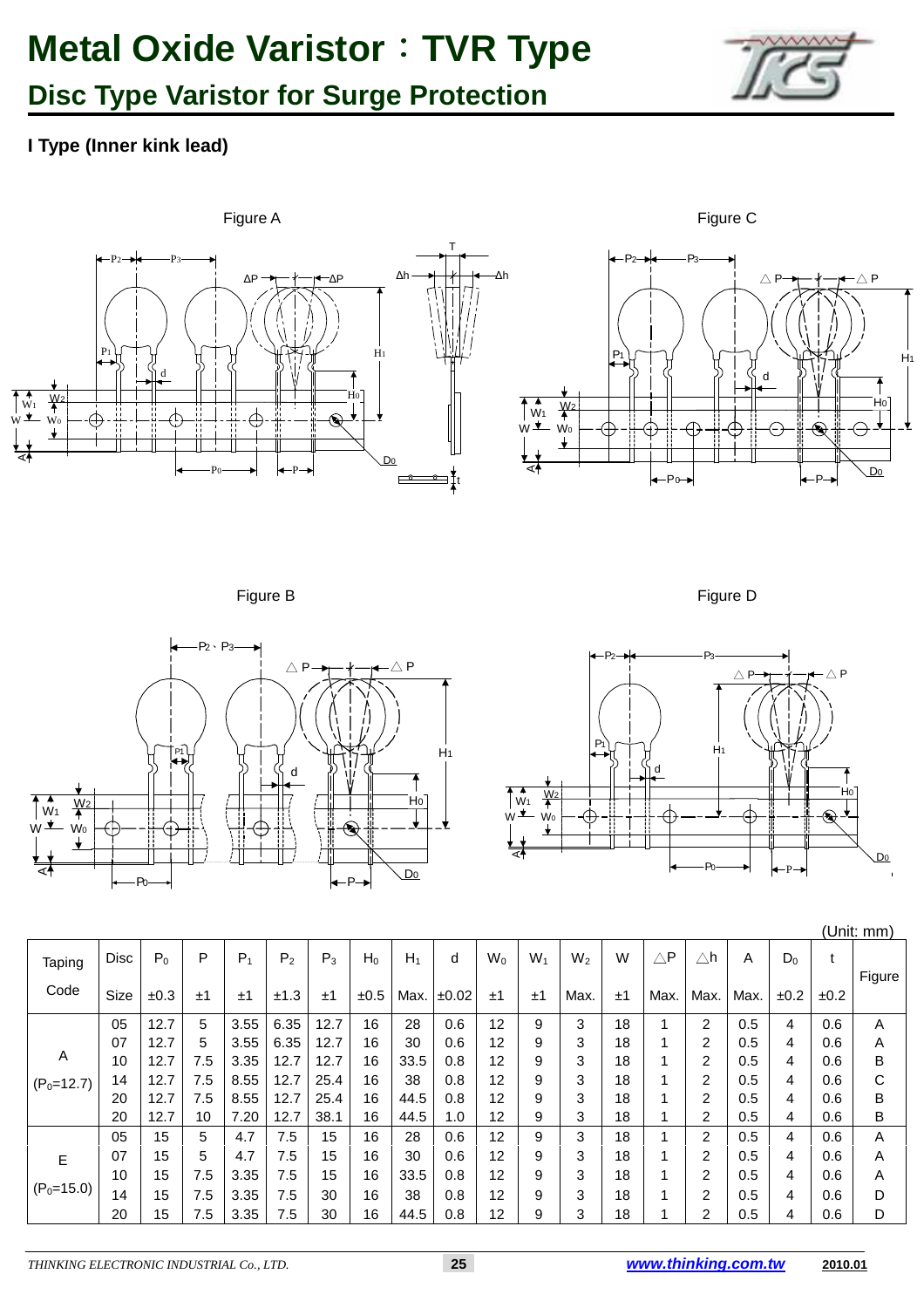**Disc Type Varistor for Surge Protection** 



### **F Type (Y kink lead)**



#### Figure B

Figure D





|  | (Unit: mm) |
|--|------------|
|  |            |

| Taping      | <b>Disc</b> | $P_0$ | P   | $P_1$ | P <sub>2</sub> | $P_3$ | $H_0$ | $H_1$ | d     | $W_0$ | $W_1$ | $W_2$ | W  | $\triangle$ P | $\triangle$ h  | A    | $D_0$ |      |        |
|-------------|-------------|-------|-----|-------|----------------|-------|-------|-------|-------|-------|-------|-------|----|---------------|----------------|------|-------|------|--------|
| Code        | <b>Size</b> | ±0.3  | ±1  | ±1    | ±1.3           | ±1    | ±0.5  | Max.  | ±0.02 | ±1    | ±1    | Max.  | ±1 | Max.          | Max.           | Max. | ±0.2  | ±0.2 | Figure |
|             | 05          | 12.7  | 5   | 3.55  | 6.35           | 12.7  | 16    | 28    | 0.6   | 12    | 9     | 3     | 18 |               | $\overline{2}$ | 0.5  | 4     | 0.6  | A      |
|             | 07          | 12.7  | 5   | 3.55  | 6.35           | 12.7  | 16    | 30    | 0.6   | 12    | 9     | 3     | 18 |               | $\overline{2}$ | 0.5  | 4     | 0.6  | A      |
| Α           | 10          | 12.7  | 7.5 | 3.35  | 12.7           | 12.7  | 16    | 33.5  | 0.8   | 12    | 9     | 3     | 18 |               | $\overline{2}$ | 0.5  | 4     | 0.6  | B      |
| $(P0=12.7)$ | 14          | 12.7  | 7.5 | 8.55  | 12.7           | 25.4  | 16    | 38    | 0.8   | 12    | 9     | 3     | 18 |               | $\overline{2}$ | 0.5  | 4     | 0.6  | C      |
|             | 20          | 12.7  | 7.5 | 8.55  | 12.7           | 25.4  | 16    | 44.5  | 0.8   | 12    | 9     | 3     | 18 |               | 2              | 0.5  | 4     | 0.6  | B      |
|             | 20          | 12.7  | 10  | 7.20  | 12.7           | 38.1  | 16    | 44.5  | 1.0   | 12    | 9     | 3     | 18 |               | 2              | 0.5  | 4     | 0.6  | B      |
|             | 05          | 15    | 5   | 4.7   | 7.5            | 15    | 16    | 28    | 0.6   | 12    | 9     | 3     | 18 |               | $\overline{2}$ | 0.5  | 4     | 0.6  | A      |
| E           | 07          | 15    | 5   | 4.7   | 7.5            | 15    | 16    | 30    | 0.6   | 12    | 9     | 3     | 18 |               | 2              | 0.5  | 4     | 0.6  | A      |
|             | 10          | 15    | 7.5 | 3.35  | 7.5            | 15    | 16    | 33.5  | 0.8   | 12    | 9     | 3     | 18 |               | $\overline{2}$ | 0.5  | 4     | 0.6  | A      |
| $(P0=15.0)$ | 14          | 15    | 7.5 | 3.35  | 7.5            | 30    | 16    | 38    | 0.8   | 12    | 9     | 3     | 18 |               | 2              | 0.5  | 4     | 0.6  | D      |
|             | 20          | 15    | 7.5 | 3.35  | 7.5            | 30    | 16    | 44.5  | 0.8   | 12    | 9     | 3     | 18 |               | $\overline{2}$ | 0.5  | 4     | 0.6  | D      |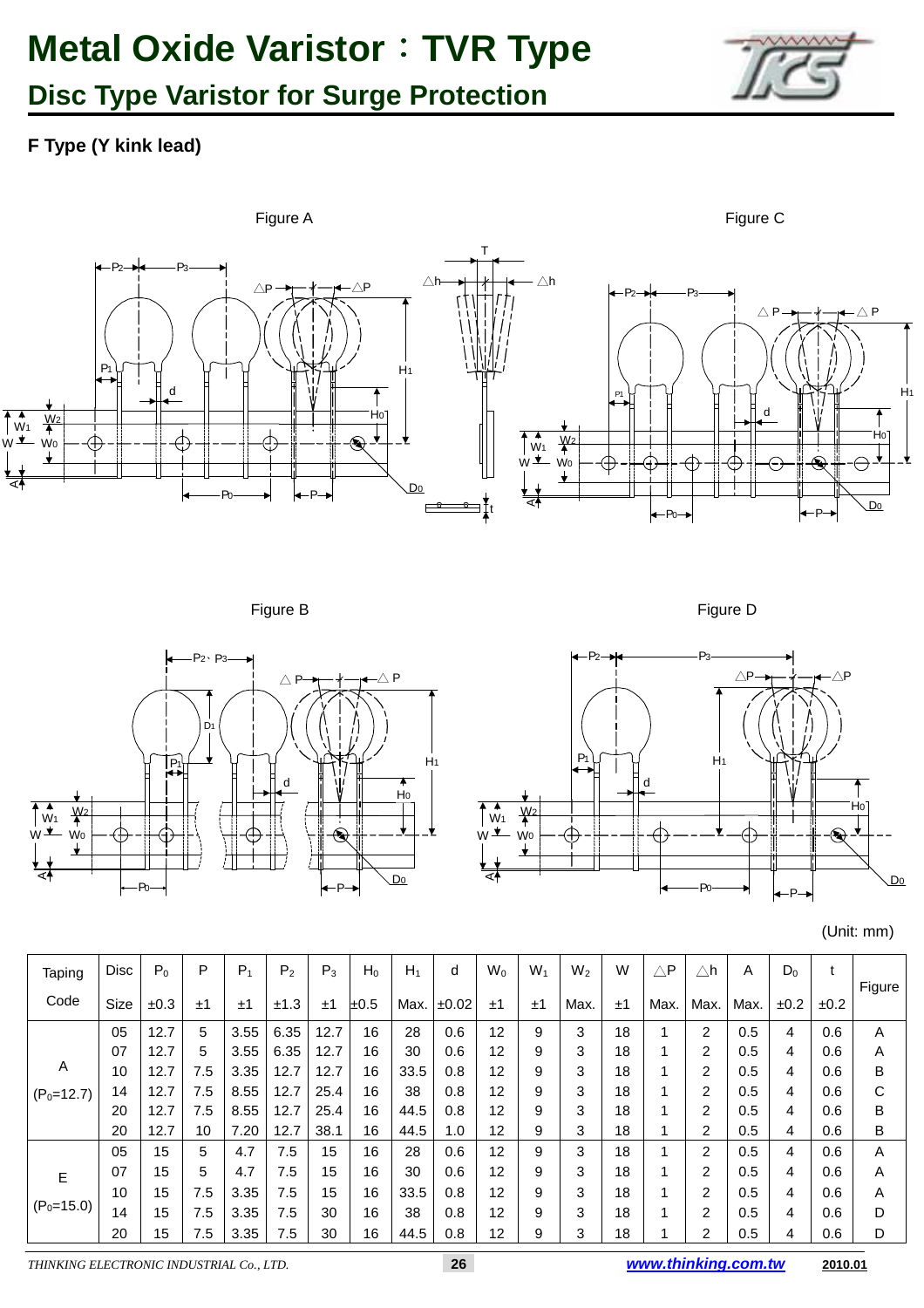

#### **Quantity**

#### $\bullet$  Bulk Packing

| Disc Size/mm | Quantity pcs/bag |
|--------------|------------------|
| $\phi$ 05    | 200              |
| $\phi$ 07    | 200              |
| $\phi$ 10    | 200              |
| $\phi$ 14    | 100              |
| $\phi$ 20    | 50               |

#### $\bullet$ **Reel Packing**

| Disc Size/mm              | Quantity pcs/reel |
|---------------------------|-------------------|
| $\phi$ 05(180 $\sim$ 391) | 1500              |
| $\phi$ 05(431 ~ 751)      | 1000              |
| $\phi$ 07(180 ~ 391)      | 1500              |
| $\phi$ 07(431 ~ 821)      | 1000              |
| $\phi$ 10(180 ~ 911)      | 1000              |
| $\phi$ 10(102 ~ 112)      | 750               |
| $\phi$ 10(122 ~ 182)      | 500               |
| $\phi$ 14(180 ~ 470)      | 1000              |
| $\phi$ 14(560 ~ 391)      | 750               |
| $\phi$ 14(431 ~ 182)      | 500               |
| $\phi$ 20(301 ~ 561)      | 500               |
| $\phi$ 20(621 ~ 112)      | 300               |
| $\phi$ 20(122 ~ 182)      | 250               |



(Unit:mm)

|           | 46                    | 55        |
|-----------|-----------------------|-----------|
| Disc Size | $\phi$ 05 ~ $\phi$ 14 | $\phi$ 20 |

#### $\bullet$ **Ammo Packing**

| Disc Size/mm         | Quantity pcs/box |
|----------------------|------------------|
| $\phi$ 05(180 ~ 391) | 1000             |
| $\phi$ 05(431 ~ 471) | 1200             |
| $\phi$ 05(511 ~ 751) | 1000             |
| $\phi$ 07(180 ~ 821) | 1000             |
| $\phi$ 10(180 ~ 361) | 750              |
| $\phi$ 10(391 ~ 621) | 500              |
| $\phi$ 10(681 ~ 112) | 400              |
| $\phi$ 10(122 ~ 182) | 200              |
| $\phi$ 14(180 ~ 271) | 500              |
| $\phi$ 14(301 ~ 182) | 250              |
| $\phi$ 20(180 ~ 112) | 250              |
| $\phi$ 20(122 ~ 182) | 200              |



| Disc Size            | W±5 | H±5 |    |
|----------------------|-----|-----|----|
|                      | 348 | 275 | 50 |
| $\phi$ 07~ $\phi$ 14 | 348 | 185 | 50 |
|                      | 348 | 275 | 60 |
| $\phi$ 20            | 348 | 185 | 60 |